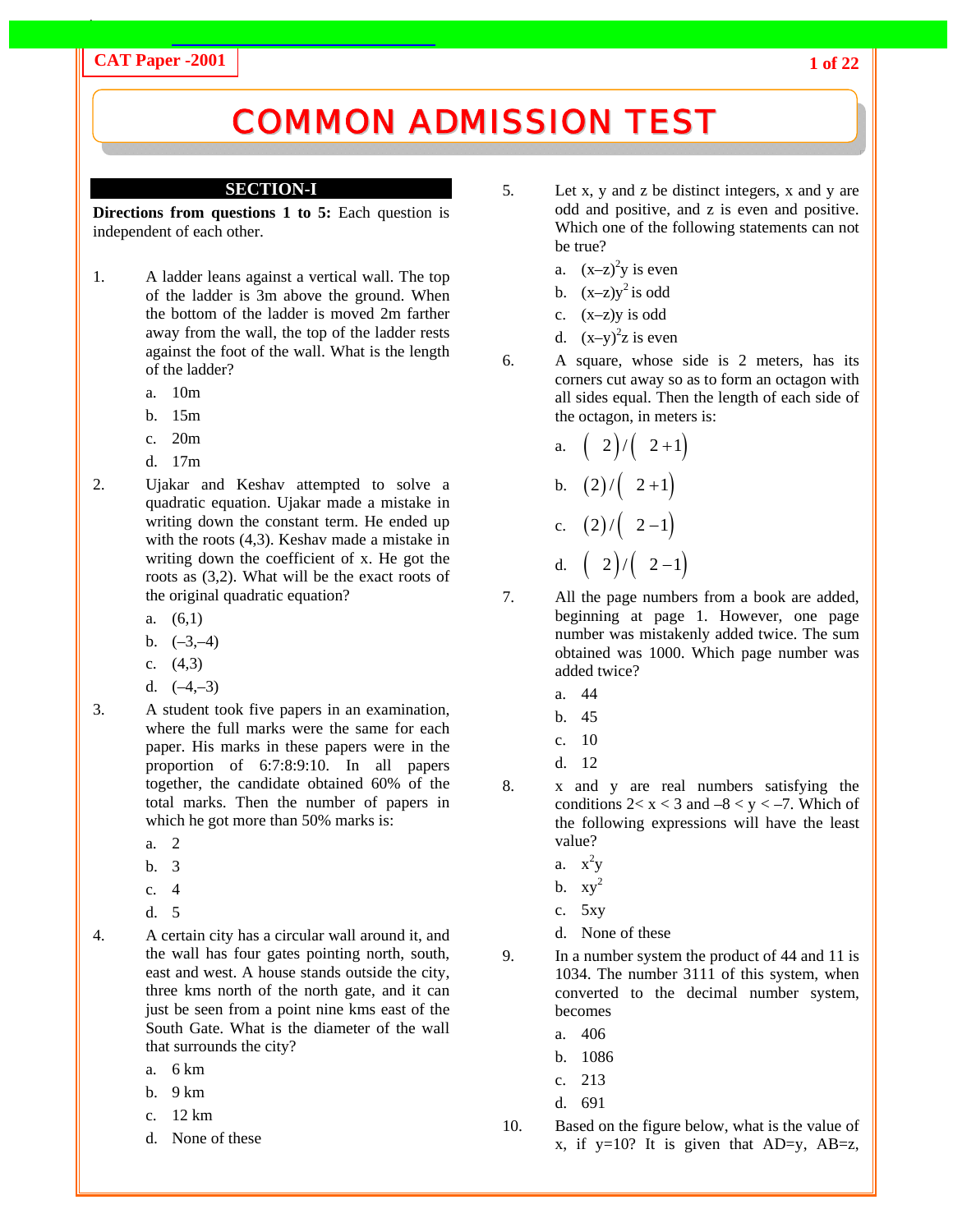DC=x–3, BC=x+4. If AE is the perpendicular on BD, then  $AE = x -3$ .



- b. 11
- c. 12
- d. None of these

**Directions for questions 11 to 12:** The petrol consumption rate of a new car 'Palto' depends on its speed and nay be described by the graph below



- 11. Manisha makes the 200 km trip from Mumbai in Pune at a steady speed of 60 km per hour What is the amount of petrol consumed for the journey?
	- a. 12.5 litres
	- b. 13.33 litres
	- c. 16 litres
	- d. 19.75 litres
- 12. Manisha would like to minimise the fuel consumption for the trip by driving at the appropriate speed. How should she change the speed?
	- a. Increase the speed
	- b. Decrease the Speed
	- c. Maintain the speed at 60 km/hour
	- d. Cannot be determined

## **DIRECTIONS for questions 13 and 14:**

The batting average (BA) of a test batsman is computed from runs scored and innings playedcompleted innings and incomplete innings (not out) in the following manner:

 $r_1$  = number of runs scored in completed innings

- $n_1$  = number of completed innings
- $r_2$  = number of runs scored in incomplete innings

 $n_2$  = number of incomplete innings

 $BA = (r_1 + r_2)/n_{1s}$ 

To better assess a batsman's accomplishments, the ICC is considering two other measures  $MBA<sub>1</sub>$  and MBA2 defined as follows:

 $MBA_1 = r_1/n_1 + n_2/n_1 + max [0, (r_2/n_2 - r_1/n_1)]$  $MBA_2 = (r_1 + r_2)/(n_1 + n_2)$ 

- 13. Based on the information provided which of the following is true?
	- a.  $MBA_1 \pounds BA \pounds MBA_2$
	- b. BA  $£$  MBA<sub>2</sub> £ MBA<sub>1</sub>
	- c.  $MBA_2 \pounds BA \pounds MBA_1$
	- d. None of these
- 14. An experienced cricketer with no incomplete innings has a BA of 50, The next time he bats, the innings is incomplete and he scores 45 runs. In can be inferred that
	- a. BA and  $MBA<sub>1</sub>$  will both increase
	- b. BA well increase and  $MBA<sub>2</sub>$  will decrease.
	- c. BA will increase and not enough data is available to assess change in  $MBA<sub>1</sub>$  and  $MBA<sub>2</sub>$
	- d. None of these

# **DIRECTIONS for questions 15 to 50:**

Answer the questions independent of each other.

- 15. Raju has 128 boxes with him. He has to put at least 120 oranges in one box and 144 at the most. Then the least number of boxes which will have the same number of oranges is:
	- a. 5
	- b. 103
	- c. 3
	- d. 6
- 16. Every ten years the Indian government counts all the people living in the country. Suppose that the director of he census has reported the following data on two neighbouring villages Chota hazri and Mota bazri Chota hazri has 4,522 fewer males than Mota hazri Mota hazri has 4,020 more females than males.

Chota hazri has twice as many females as males.

Chota hazri has 2,910 fewer females than Mota hazri.

What is the total number of males in Chota hazri?

- a. 11264
- b. 14174
- c. 5632
- d. 10154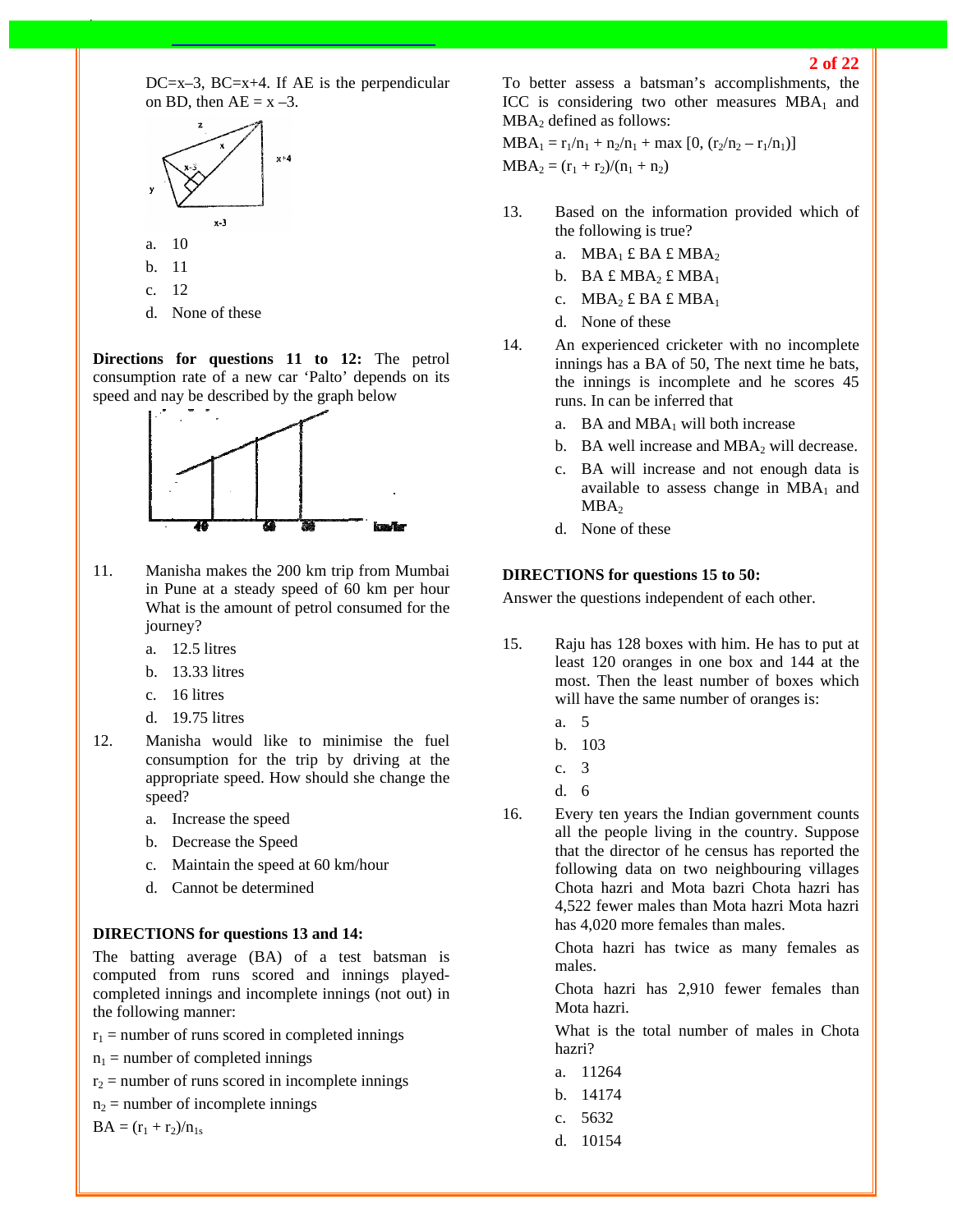- 17. If  $x > 5$  and  $y < -1$ , then which of the following statements is true?
	- a.  $(x+4y) > 1$
	- b.  $x > -4y$
	- c.  $-4x < 5y$
	- d. None of these
- 18. The figure below shows the network connecting cities A, B, C, D, E and F. The arrows indicate permissible direction of travel. What is the number of distinct paths from A to F?



- b. 10
- c. 11
- d. None of these
- 19. Three runners A, B and C run a race, with runner A finishing 12 meters ahead of runner B and 18 meters ahead of runner C, while runner B finishes 8 meters ahead of runner C. Each runner travels the entire distance at a constant speed.

What was the length of the race?

- a. 36 meters
- b. 48 meters
- c. 60 meters
- d. 72 meters
- 20. Consider a triangle. Its longest side has length 20 and another of its sides has length 10. Its area is 80. What is the exact length of its third side?
	- a. 260
	- b. 250
	- c. 240
	- d. 270
- 21. A train X departs from station A at 11.00 a.m. for station B, which is 1110 km away. Another train Y departs from station B at the same time. Train X travels at an average speed of 70 km/hr and does not stop anywhere until it arrives at station B. Train Y travels at an average speed of 50 km/hr, but has to stop for 15 minutes at station C, which is 60 km away from station B enroute to station A. At what distance from A would they meet?
	- a. 112
	- b. 118
- c. 120
- d. None of these
- 22. Three friends, returning from a movie, stopped to eat at a restaurant. After dinner, they paid their bill and noticed mints at the front counter. Sita took 1/3 of the mints, but returned four because she had a momentary pang of guilt. Fatima then took 1/4 of what was left but returned three for similar reasons. Eswari then took half of the reminder but threw two back into the bowl. The bowl had only 17 mints left when the raid was over. How many mints were originally in the bowl?
	- a. 38
	- b. 31
	- c. 41
	- d. None of these
- 23. Shyam and Vyom walk up an escalator (moving stairway). The escalator moves at a constant speed. Shyam takes three steps for every two of Vyom's steps. Shyam gets to the top of the escalator after having taken 25 steps, while Vyom (because her slower pace lets the escalator do a little more of the work) takes only 20 steps to reach the top. If the escalator were turned off, how many steps would they have to take to walk up?
	- a. 40
	- b. 50
	- c. 60
	- d. 80
- 24. If a, b, c and d are four positive real numbers such that  $abcd = 1$ , what is the minimum value of  $(1+a)$   $(1+b)$   $(1+c)$   $(1+d)$ 
	- a. 4
	- b. 1
	- c. 16
	- d. 18
- 25. Anita had to do a multiplication. Instead of taking 35 as one of the multipliers, she took 53. As a result, the product went up by 540. What is the new product?
	- a. 1050
	- b. 540
	- c. 1440
	- d. 1590
- 26. The owner of apart shop conducts his business in the following manner: Every once in a while he raises his prices by X%, then a while later he reduces all the new prices by X%. After one such up-down cycle, the price of a painting decreased by Rs 441. After a second up- down cycle the painting was sold for Rs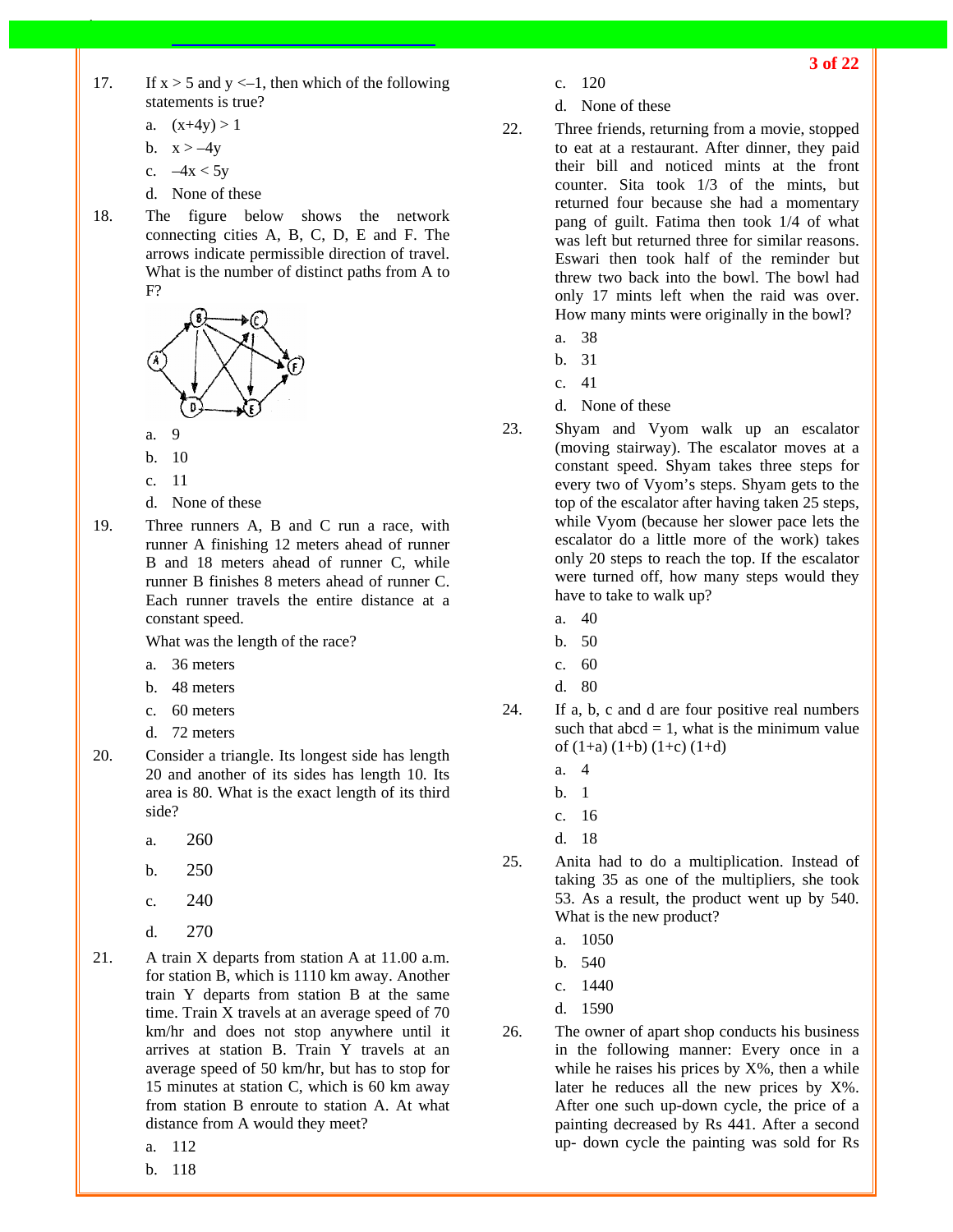1944.81. What was the original price of the painting?

- a. 2756.25
- b. 2256.25
- c. 2500
- d. 2000
- 27. A set of consecutive positive integers beginning with 1 is written on the blackboard. A student came along and erased one number. The average of the remaining numbers is 35 7/17. What was the number erased?
	- $\mathbf{a}$
	- b. 8
	- c. 9
	- d. None of these
- 28. Let n be the number of different 5 digit numbers, divisible by 4 that can be formed with the digits  $1,2,3,4,5$  and 6, with no digit being repeated What is the value of n?
	- a. 144
	- b. 168
	- c. 192
	- d. None of these
- 29. Three math classes: X, Y, and Z, take an algebra test.

The average score in class X is 83.

The average score in class Y is 76.

The average score in class Z is 85.

The average score of all students in classes X and Y together is 79.

The average score of all student in classes Y and Z together is 81.

What is the average for all the ice classes?

- a. 81
- b. 81.5
- c. 82
- d. 84.5
- 30. In the diagram, ABCD is a rectangle with AE  $= EF = FB$ . What is the ratio of the area of the triangle CFF and that of the rectangle?



- d. None of these
- 31. At a certain fast food restaurant, Bakshi can buy 3 burgers, 7 shakes, and one order of fries

for Rs. 120. At the same place it would cost Rs. 164.50 for 4 burgers, 10 shakes, and one order of fries. How much would it cost for a meal of one burger, one shake, and one order of fries?

- a. Rs 31
- b. Rs 41
- c. Rs 21
- d. Cannot be determined.
- 32. A can complete a piece of work in 4 days. B takes double the time taken by A. C takes double that of B, and D takes double that of C to complete the same task. They are paired in groups of two each One pair takes two- thirds the time needed by the second pair to complete the work. Which is the first pair?
	- a. A,B
	- b. A,C
	- c. B,C
	- d. A,D
- 33. In a 4-digit number, the sum of the first two digits is equal to that of the last two digits. The sum of the first and last digits is equal to the third digit. Finally, the sum of the second and fourth digits is twice the sum of the other two digits. What is the third digit of the number?
	- a. 5
	- b. 8
	- c. 1
	- d. 4
- 34. A college has raised 75% of the amount it needs for a new building by receiving an average donation of Rs. 600 from the people already solicited. The people already solicited represent 60% of the total people the college will ask for donations. If the college is to raise exactly the amount needed for the new building, what should be the average donation from the remaining people to he solicited?
	- a. Rs 300
	- b. Rs 250
	- c. Rs 400
	- d. Rs 500
- 35. There's a lot of work in preparing a birthday dinner. Even after the turkey s in the oven, there's still the potatoes and gravy, salad, and cranberries, not to mention setting the table.

Three friends, Asit, Arnold, and Afzal work together to get all of these chores done, The time it takes them to do the work together is six hours less than Asit would have taken working alone, one hour less than Arnold would have taken alone, and half the time Afzal would have taken working alone.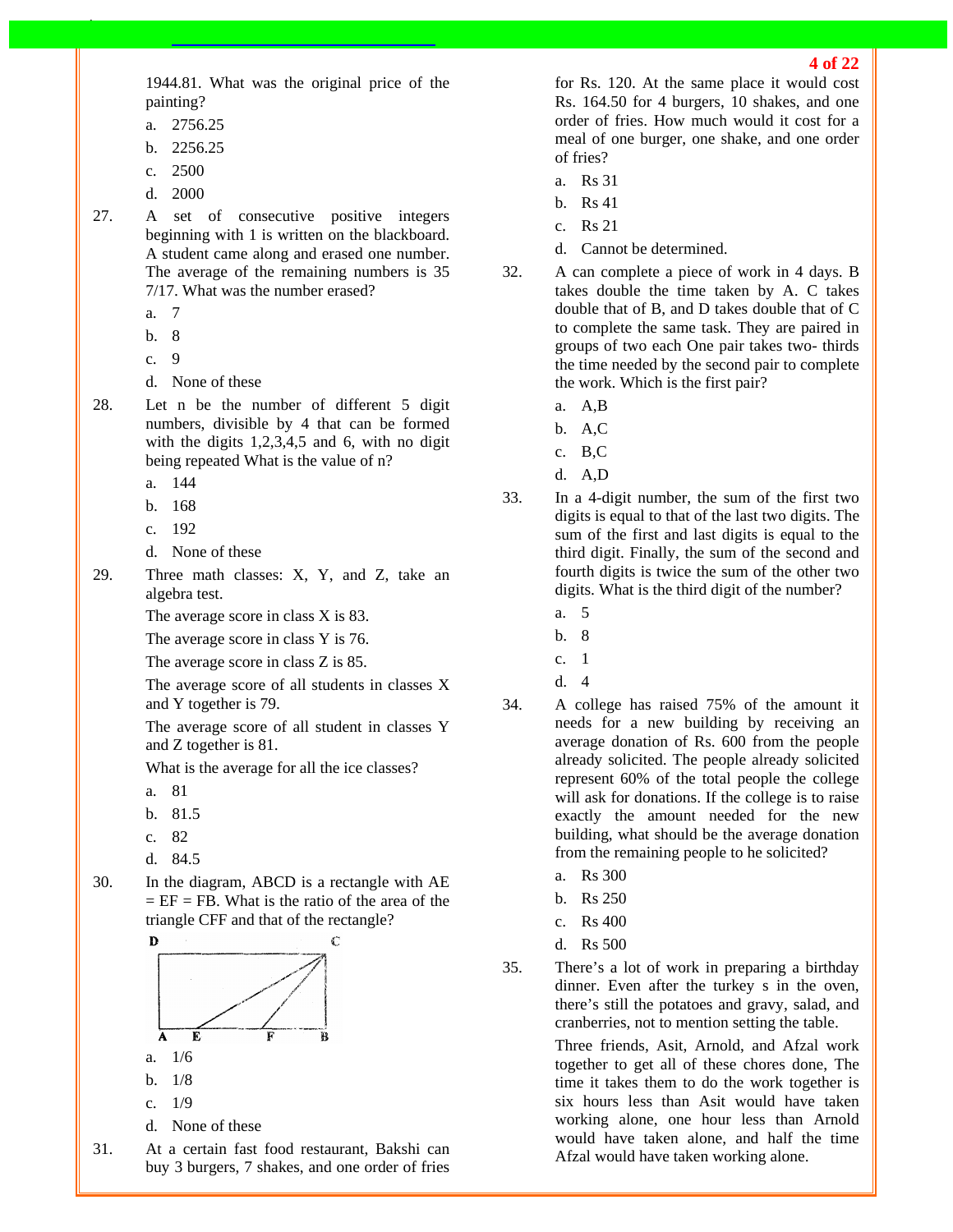How long did it take them to do these chores working together?

- a. 20 minutes
- b. 30 minutes
- c. 40 minutes
- d. 50 minutes
- 36. A red light flashes 3 times per minute and a green light flashes 5 times in two minutes at regular intervals. If both lights start flashing at the same time, how many times do they flash together in each hour?
	- a. 30
	- b. 24
	- c. 20
	- d. 60
- 37. Two sides of a plot measure 32 meters and 24 meters and the angle between them is a right angle. The other two sides measure 25 meters each and the other three angles are not right angles.



What is the area of the plot?

- a. 768
- b. 534
- c. 676.5
- d. 684
- 38. Ashish is given Rs. 158 in one rupee denominations. He has been asked to allocate them into a number of bags such that any amount required between Re. 1 and Rs. 158 can be given by handing out a certain number of bags without opening them. What is the minimum number of bags required?
	- a. 11
	- b. 12
	- c. 13
	- d. None of these

39. In the given figure  $BC = AC$ , angle  $AFD = 40^{\circ}$ and  $CE = CD$ . The value of angle  $BCE = ?$ 



- 
- 40. For a Fibonacci sequence, from the third term onwards, each term in the sequence is the sum of the previous two terms in that sequence. If the difference of squares of seventh and sixth terms of this sequence is 517, what is the tenth term of this sequence?
	- a. 147
	- b. 76
	- c. 123
	- d. Cannot be determined
- 41. In some code, letters a, b, c, d and e represents numbers 2, 4, 5, and 10. We don't know which letter represents which number. Consider the following relationships:
	- 1.  $a+c = e$
	- 2.  $b-d = d$  and
	- 3.  $e+a=b$

Which statement below is true?

- a.  $b=4$ ,  $d=2$
- b.  $b=4$ ,  $e=6$
- c.  $b=6, e=2$
- d.  $a=4, c=6$
- 42. At his usual rowing rate, Rohit can travel 12 miles downstream in a certain river in six hours less than it takes him to travel the same distance upstream. But if he could double his usual rowing rate for this 24 mile round trip, the downstream 12 miles would then take only one hour less than the upstream 12 miles. What is the speed of the current in miles per hour?
	- a. 7/3
	- b. 4/3
	- c. 5/3
	- d. 8/3
- 43. Two men X and Y started working for a certain company at similar jobs on January 1,1950. X asked for an initial salary of Rs. 300 with an annual increment of Rs. 30. Y asked for an initial salary of Rs. 200 with a rise of Rs. 15 every six months. Assume that the arrangements remained unaltered till December 31,1959. Salary is paid on the last day of the month. What is the total amount paid to them as salary during the period?
	- a. Rs. 93,300
	- b. Rs. 93,200
	- c. Rs. 93,100
	- d. None of these
- 44. m is the smallest positive integer such that  $n >$ m. also it is known that  $n^3 - 7n^2 \pm 11n - 5$  is positive. Then the possible value form is:
	- a. 5
	- b. 8
	- c. 4
	- d. None of these
- 45. A rectangular pool 20 meters wide and 60 metres long is surrounded by a walkway of uniform width. If the total area of the walkway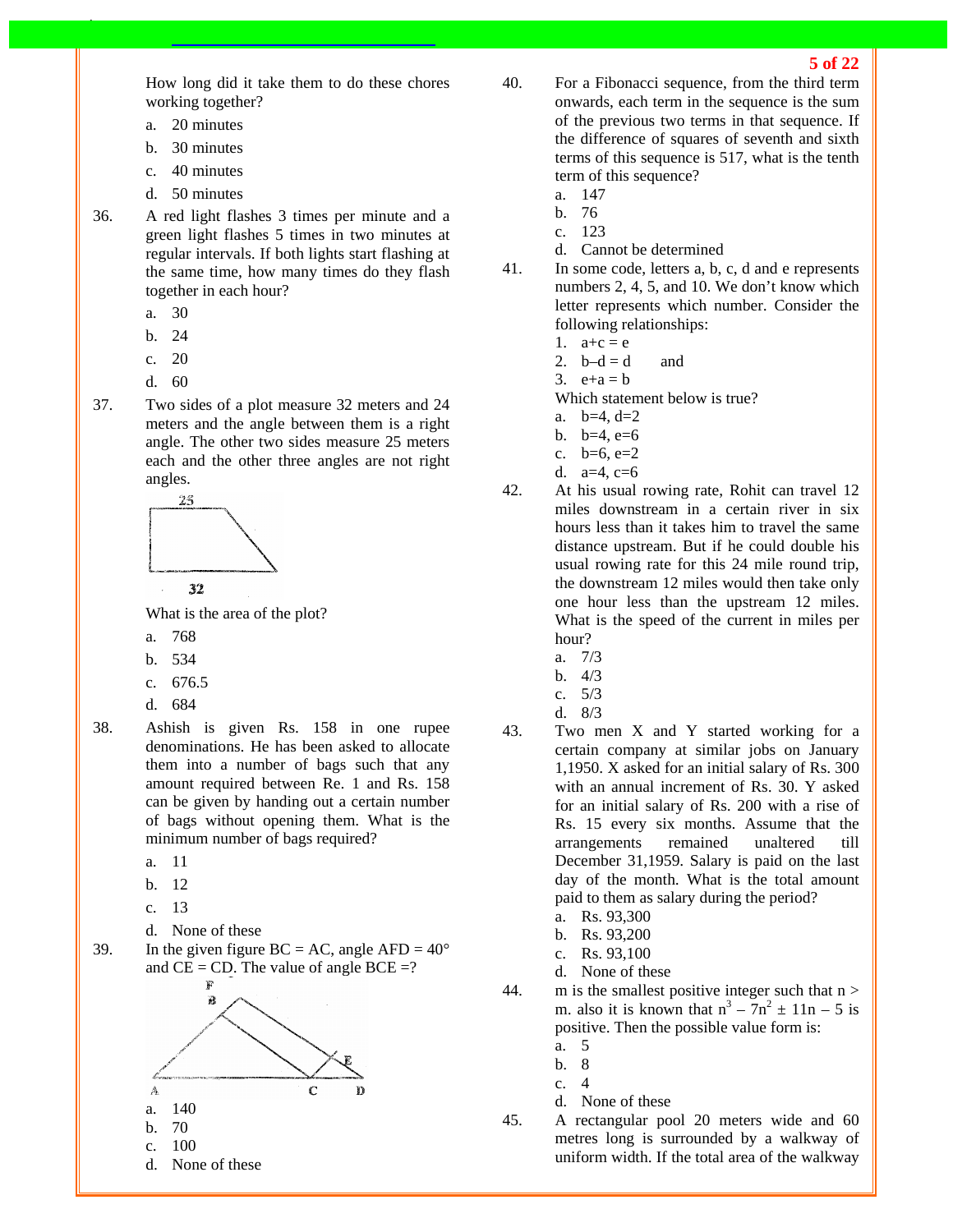is 516 square meters, how wide, in metres, is the walkway?

- b. 4.3
- c. 3
- d. 3.5
- 46. December 9, 2001 is Sunday. What was the day on December 9, 1971?
	- a. Thursday
	- b. Wednesday
	- c. Saturday
	- d. Sunday
- 47. Let b be a positive integer and  $a = b^2-b$ . If b=4, then  $a^2$ —a is divisible by
	- a. 15
	- b. 20
	- c. 24
	- d. None of these
- 48. Fresh grapes contain 90% water by weight while dried grapes contain 20% water by weight. What is the weight of dry grapes available from 20 kg of fresh grapes?
	- a. 2 Kg
	- b. 2.4 Kg
	- c. 2.5 Kg
	- d. None of these
- 49. A change making machine contains 1 rupee, 2 rupee and 5 rupee coins. The total number of coins is 300. The amount is Rs. 960. If the number of 1 rupee coins and the number of 2 rupee coins are interchanged, the value comes down by Rs. 40. The total number of 5 rupee coins is:
	- a. 100
	- b. 140
	- c. 60
	- d. 150
- 50. Let x, y he two positive numbers such that  $x +$  $y = 1$ . Then, the minimum value of  $(x+1/x)^2$  +  $(y+1/y)^2$  is...
	- a. 12
	- b. 20
	- c. 12.5
	- d. 13.3

#### **SECTION-II**

**DIRECTIONS for questions 51 to 80:** Each of the six passages given below is followed by questions. Choose the best answer for each question.

## **PASSAGE – I**

The narrative of Dersu Uzala is divided into two major sections, set in 1902 and 1907, that deal with separate expeditions which Areseniev conducts into the Ussuri region. In addition, a third time frame forms a prologue to the film. Each of the temporal frames has a difference focus, and by shifting them Kurosawa is able to describe the encroachment of settlements upon the wilderness and the consequent erosion of Dersu's

way of life. As the film opens, that erosion has already begun. The first image is a long shot of a huge forest, the trees piled upon one another by the effects of the telephoto lens so that the landscape becomes an abstraction and appears like a huge curtain of green. A title informs us that the year is 1910. This is as close into the century as Kurosawa will go. After this prologue, the events of the film will transpire even farther back in time and will be presented as Arseniev's recollections.

 The character of Dersu Uzala is the heart of the film, his life the example that Kurosawa wishes to affirm. Yet the formal organisation of the film, works to contain, to close, to circumscribe that life by erecting a series of obstacles around it. The file itself is circular, opening and closing by Dersu's grave, thus sealing off the character from the modern world to which Kurosawa once so desperately wanted to speak. The multiple time frames also work to maintain a separation between Dersu and the contemporary world. We must go back farther even than 1910 to discover who he was. But this narrative structure has yet another implication. It safeguards Dersu's example, inoculates it from contamination with history, and protects it from contact with the industrialised, urban world. Time is organised by the narrative into a series of barriers, which enclose Dersu in a kind of vacuum chamber, protecting him from the social and historical dialectics that destroyed the other Kurosawa heroes. Within the film, Dersu does die, but the narrative structure attempts to immortalise him and his example, as Dersu passes from history into myth.

 We see all this at work in the enormously evocative prologue. The camera tilts down to reveal feller] trees littering the landscape and an abundance of construction. Roads and houses outline the settlement that is being built; Kurosawa cuts to a medium shot of Arseniev standing in the midst of the clearing, looking uncomfortable and disoriented. man passing in a wagon asks him what he is doing, and the explorer says he is looking for a grave. The driver replies that no one has died here, the settlement is too recent. These words enunciate the temporal rupture that the film studies. It is the beginning of things (industrial society) and the end of things (the forest), the commencement of one world so young mat no one has ha time yet to die and the eclipse of another, in which Dersu has died. It is his grave for which the explorer searches, His passing symbolises the new order, the development that now surrounds Arseniev. The explorer says he buried lid friend three years ago, next to huge cedar and fir trees, but now they are all gone. The man on the wagon replies they were probable chopped down when the settlement was built, arid he drives off.

 Arseniev walks to a barren, treeless slot next to a pile of bricks. As he moves, the camera tracks sand pans to follow, revealing a line of freshly built houses sun a woman lunging her laundry to thy. A

a. 43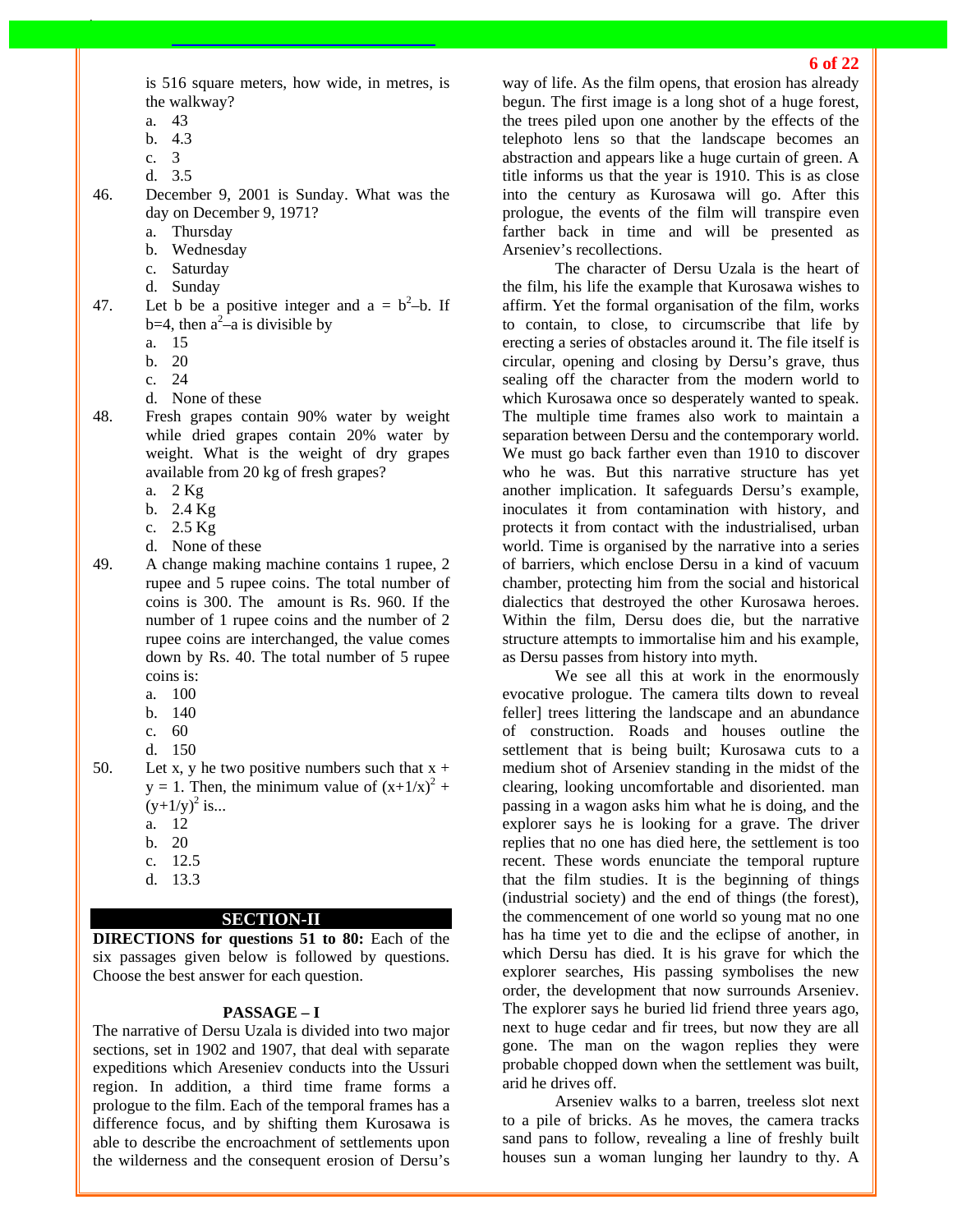distant train whistle is heard, and the sounds of construction in the clearing vie with the cries of birds and the rustle of wind in the trees. Arseniev pauses, looks around for the grave that once was, and murmurs desolately, "Dersu", The image now cuts farther into the past, to 1902, and the first section of the film commences, which describes Arseniev's meeting with Dense and their friendship. Knrosawa defines the world of the film initially upon a void, a missing presence. The grave is gone, brushed aside by a world rushing into modernism, and now the limiter exists only in Arseniev's memories. The hallucinatory dreams and visions of Dodeskaden are succeeded by nostalgic, melancholy ruminations. Yet by exploring these ruminations, the film celebrates the timelessness of Dersu's wisdom.

The first section the film has two purposes: to describe the magnificence sane inhuman vastness of nature and to delineate the code of ethics by which Dersu lives and which permits him to survive in these conditions. When Dersu first appears, the other soldiers treat him with condescension and laugher, but Arseniev watches him closely and does not share their derisive response. Unlike them, he is capable of immediately grasping Dersu's extraordinary qualities. In camp, Kurosawa frames Arseniev by himself, sitting on the other side of the fire from his soldiers. While they sleep or joke among themselves, he writes in his diary and Kurosawa cuts in several point-of-view shots from his perspective of trees that appear animated and sinister as the fire light dances across their gnarled leafless outlines. This reflective dimension, this sensitivity to the spirituality of nature, distinguishes him from the others and forms the basis of his receptivity to Dersu and their friendship. It makes him a fit pupil for the hunter.

- 51. According to the author the section of the film following the prologue:
	- a. Serves to highlight the difficulties that Dersu faces that eventually kills him.
	- b. shows the difference in thinking between Arseniev and Dersu.
	- c. Shows the code by which Dersu lives that allows him to survive his surroundings
	- d. Serves to criticise the lack of understanding of nature in the pre-modern era.
- 52. Arseniev's search for Dersu's grave:
	- a. is part of the beginning of the film.
	- b. symbolises the end of the industrial society
	- c. is misguided since the settlement is too new.
	- d. symbolises the rediscovery of modernity.
- 53. In the film, Kurosawas hints at Arseniev's reflective and sensitive nature:
	- a. by showing him as not being derisive towards Dersu, unlike other soldiers.
- b. by showing him as being aloof from other soldiers.
- c. through shots of Arseniev writing his diary, framed by trees
- d. all of the above
- 54. The film celebrates Dersu's wisdom:
	- a. by exhibiting the moral vacuum of the premodern world.
	- b. by turning him into a mythical figure.
	- c. through hallucinatory dreams and visions.
	- d. through Arseniev's nostalgic, melancholy
- 55. How is Kurosawa able to show the erosion of Dersu's way of life?
	- a. by documenting the ebb and flow of modernisation.
	- b. by going back farther and farther in time
	- c. by using three different time frames and shifting them.
	- d. through his death in a distant time
- 56. According to the author, which of these statements about the film are correct?
	- a. The film makes its arguments circuitously.
	- b. The film highlights the insularity of Arseniev.
	- c. The film begins with the absence of its main protagonist.
	- d. None of the above

## **PASSAGE -II**

Billie Holiday died a few weeks ago. I have been unable until now to write about her, but since she will survive many who receive longer obituaries, a short delay in one small appreciation will not harm her or us. When she died we  $-$  the musicians, critics, all who were ever transfixed by the most heart-rending voice of the past generation — grieved bitterly. There was no reason to. Few people pursued self-destruction more whole-heartedly, and when the pursuit was at an end, at the age of forty-four, she had turned herself into a physical and artistic wreck. Some of us tried gallantly to pretend otherwise, taking comfort in the occasional moments when she still sounded like a ravaged echo of her greatness. Other had not even the heart to see and listen any more. We preferred to stay home and, if old and lucky enough to own the incomparable records of her heyday from 1937 to 1946, many of which are not even available on British LP to recreate those coarse-textured, sinuous, sensual and unbearable sad noises which gave her a sure corner of immortality. Her physical death called, if anything, for relief rather than sorrow. What sort of middle age would she have faced without the voice to earn money for her drinks and fixes, without the looks — and in her day she was hauntingly beautiful — to attract the men she needed, without business sense, without anything but the disinterested worship of ageing men who had heard and seen her in her glory?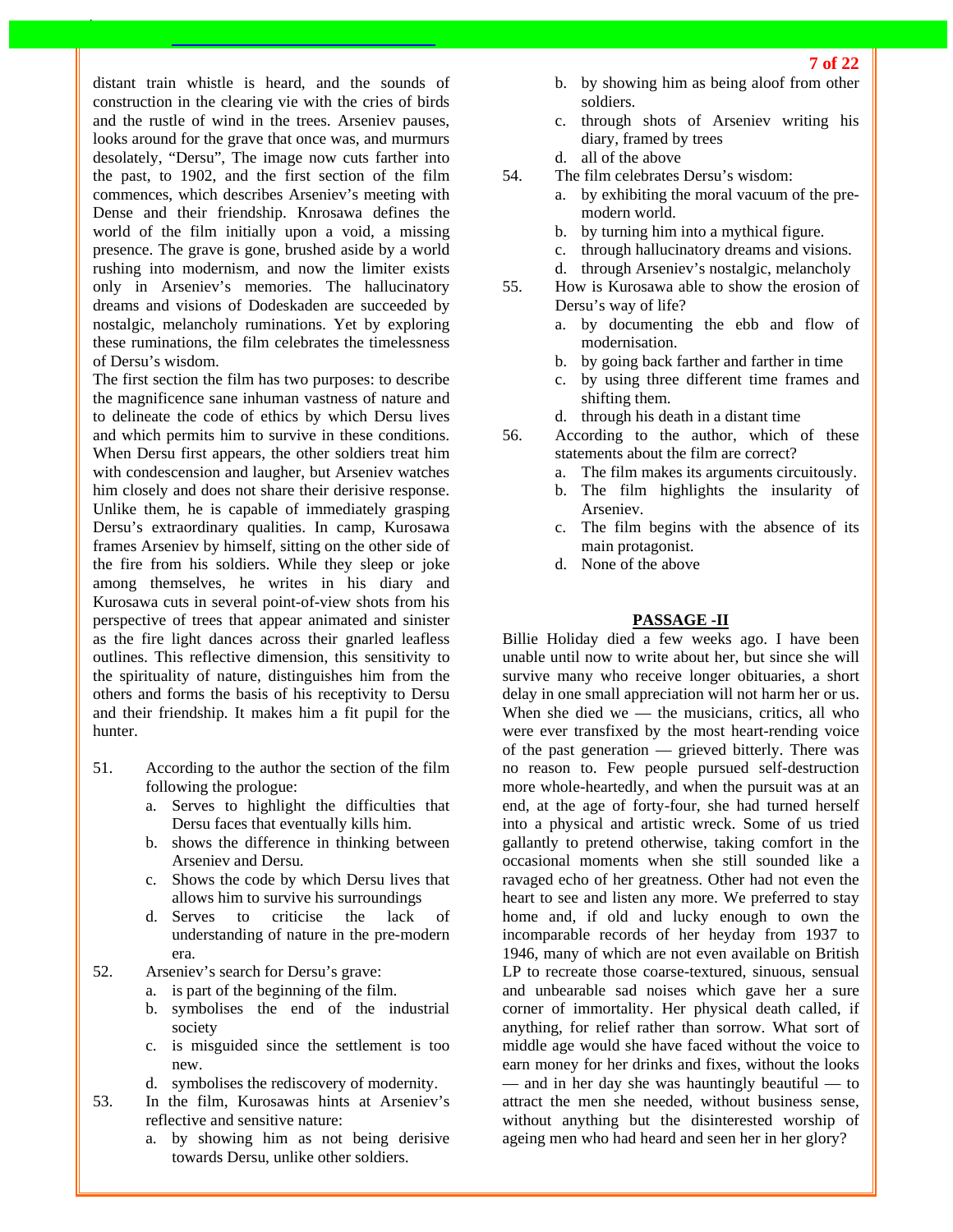And yet, irrational though it is, our grief expressed Billie Holiday's art, that of a woman for whom one must be sorry. The great blues singers, to whom she may be justly compared, played their game from strength. Lionesses, though often wounded (did not Bessie Smith call herself 'a tiger, ready to jump'?), their tragic equivalents were Cleopatra and Phaedra; Holiday's was an embittered Ophelia. She was the Puccini heroine among blues singers, or rather among jazz singers, for though she sang a cabaret version of the blues incomparably, her natural idiom was the pop song. Her unique achievement was to have twisted this into a genuine expression of the major passions by means of a total disregard of its sugary tunes, or indeed of any tune other than her own few delicately crying elongated notes, phrased like Bessie Smith or Louis Armstrong in sackcloth, sung in a thin, gritty, haunting voice whose natural mood was an unresigned and voluptuous welcome for the pains of love. Nobody has sung, or will sing Bessie's songs as she did. It was this combination of bitterness and physical submission. as of someone lying still while watching his legs being amputated, winch gives such a blood-curdling quality to her song, Fruit, the anti-lynching poem which she turned into an unforgettable art song. Suffering was her profession; but she did not accept it.

Little need be said about her horrifying life, which she described with emotional, though hardly with factual, truth in her autobiography *Lady Sings the Blues*. After an adolescence in which self respect was measured by a girl's insistence in picking up the coins thrown to her by clients with her hands, she was plainly beyond help. She did not lack it, for she had the flair and scrupulous honesty of John Hammond to launch her, the best musicians of the 1930s to accompany her – notably Teddy Wilson, Frankie Newton and Lester Young – the boundless devotion of all serious connoisseurs, and much public success, It was too late to arrest a career of systematic embittered self-immolation. To be born with both beauty and selfrespect in the Negro ghetto of Baltimore in 1915 was too much of a handicap, even without rape at the age of ten and drug-addiction in her teens. But while she destroyed herself, she sang, unmelodious, profound and heartbreaking. It is impossible not to weep for her, or not to hate the world which made her what she was.

- 57. According to the passage, Billie Holiday was fortunate in all but one of the following ways:
	- a. she was fortunate to have been picked up young by an honest producer.
	- b. she was fortunate to have the likes of Louis Armstrong and Bessie Smith accompany her.
	- c. she was fortunate to possess the looks.
	- d. she enjoyed success among the public and connoisseurs.
- 58. According to the author, if Billie Holiday had not died in her middle age:

**8 of 22**

- b. she would have become even richer than what she was when she died
- c. she would have led a rather ravaged existence.
- d. she would have led a rather comfortable existence.
- 59. Why will Billie holiday survive many who receive longer obituaries?
	- a. because of her blues creations.
	- b. because she was not as self-destructive as some other blues exponents.
	- c. because of her smooth and mellow voice.
	- d. because of the expression of anger in her songs.
- 60. Which of the following statements is not representative of the author's opinion?
	- a. Billie Holiday had her unique brand of melody.
	- b. Billie Holiday's voice can be compared to other singers' in certain ways.
	- c. Billie Holiday's voice had a ring of profound sorrow.
	- d. Billie Holiday welcomed suffering in her profession and in her life.

# **PASSAGE –III**

The union government's position vis-à-vis the United Nations conference on racial and related discrimination world-wide seems to be the following: discuss race please, not caste; caste is our very own and not at a as bad as you think. The gross hypocrisy of that position has been lucidly underscored by Kancha Ilaiah. Explicitly, the world community is to be cheated out of considering the matter on the technicality that caste is not, as a concept, tantamount to a racial category. Internally, however, allowing the issue to be put on agenda at the said conference would, we are particularly admonished, damage the country's image. Somehow, India's spiritual beliefs elbow out concrete actualities. Inverted representations, as we know, have often been deployed in human histories as balm for the forsaken – religion being most persistent of such inversions. Yet, we would humbly submit that if globalising our markets are thought good for the 'national' pocket, globalising our social inequities might not be so bad for the mass of our people. After all, racism was as uniquely institutionalised in South Africa as caste discrimination has been within our society; why then can't we permit the world community to express itself on the latter with a fraction of the zeal with which, through the years, we pronounced on the former? As to the technicality about whether or not caste is admissible into an agenda about race (that the conference is also about related discriminations tends to be forgotten), a reputed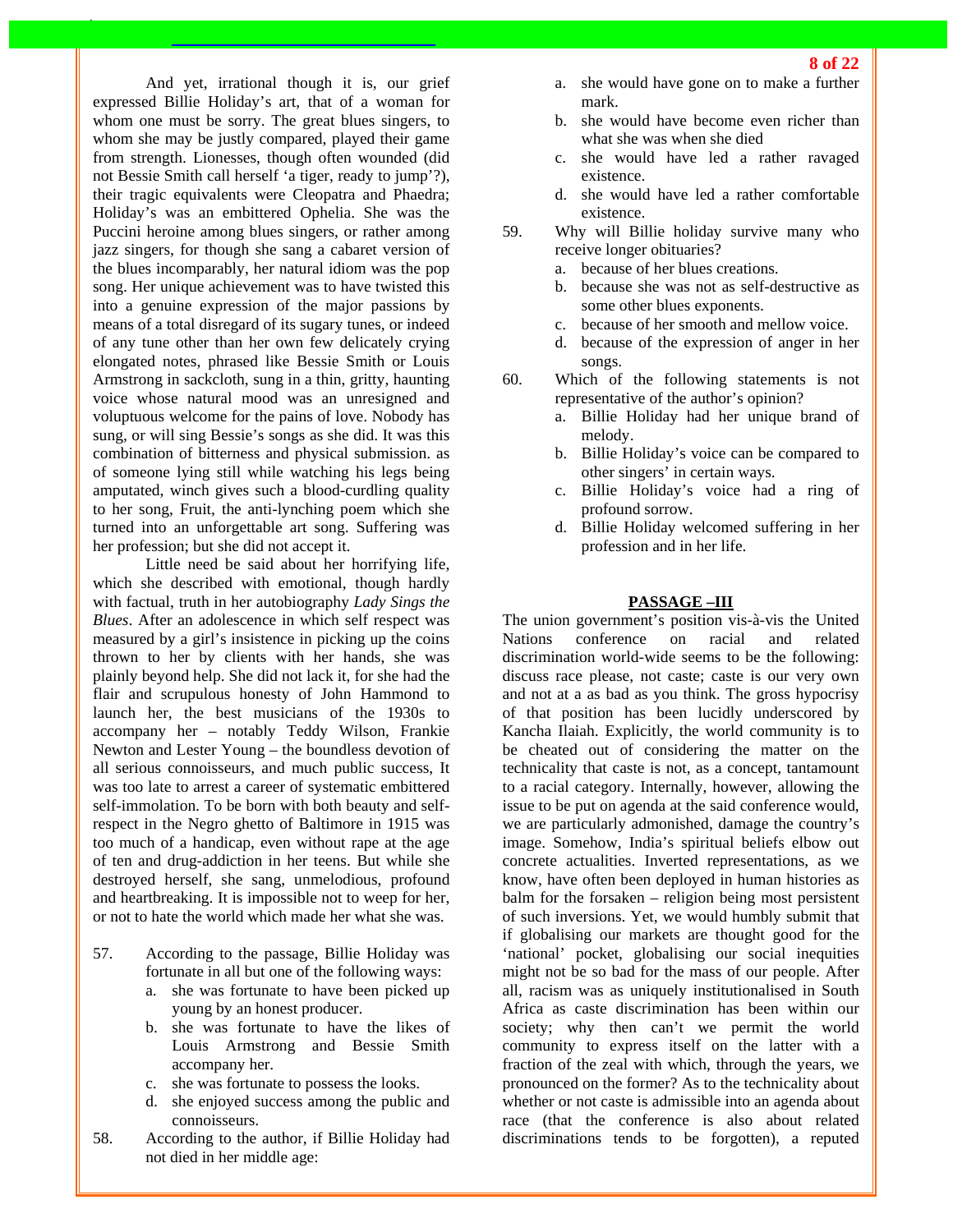sociologist has recently argued that where race is a 'biological' category caste is a social' one.

Having earlier fiercely opposed implementation of the Mandal Commission Report, the said sociologist is at least to be complemented now for admitting, however tangentially, that caste discrimination is a reality, although in his view, incompatible with racial discrimination One would like quickly to offer the hypothesis that biology, in important Ways that affect the lives of many millions, s in itself perhaps a social construction. But let us look at the matter in another way. If it is agreed - as per the position today at which anthropological and allied scientific determinations rest —that the entire race of homo sapiens derived from an originally black African female (called 'Eve') then one is hard put to understand how, on some subsequent ground, ontological distinctions are to be drawn either between races or castes. Let us also underline the distinction between the supposition that we are all God's children and the rather more substantiated argument about our descent from "Eve", lest both positions are thought to be equally diversionary. It then stands to reason that all subsequent distinctions are, in modern parlance, 'constructed' ones, and, like all ideological constructions, attributable to changing equations between knowledge and power among human communities through contested histories here, there, and elsewhere.

This line of thought receives, thankfully, extremely consequential buttress from the findings of the Human Genome project. Contrary to earlier (chiefly 19th Century colonial) persuasions on the subject of race, as well as one might add, the somewhat infamous Jensen offering in the 20th century from America, those findings deny genetic difference between 'races'. If anything, they suggest that environmental factors impinge on gene-function, as a dialectic seems to unfold between nature and culture. It would thus seem that 'biology' as the constitution of pigmentation enters the picture first only as a part of that dialectic. Taken together, the original mother stipulation and the Genome findings ought indeed to furnish ground for human equality across the board, as well as yield policy initiatives towards equitable material dispensations aimed at building a global order where, in Hegel's stirring formulation, only the rational constitutes the right. Such, sadly, is not the case as everyday fresh arbitrary grounds for discrimination are constructed in the interests of sectional dominance.

- 61. According to the author, 'inverted representations as balm for the forsaken':
	- a. is good for the forsaken and often deployed in human histories.
	- b. is good for the forsaken, but not often deployed historically for the oppressed.
- c. occurs often as a means of keeping people oppressed.
- d. occurs often to invert the status quo.
- 62. When the author writes "globalising our social inequities", the reference is to:
	- a. going beyond an internal deliberation on social inequity.
	- b. dealing with internal poverty through the economic benefits of globalisation.
	- c. going beyond an internal delimitation of social inequity.
	- d. achieving disadvantaged people's empowerment, globally.
- 63. According to the author, the sociologist who argued that race is a 'biological' category and caste is a 'social' one:
	- a. generally shares the same orientation as the author's on many of the central issues discussed.
	- b. tangentially admits to the existence of 'caste' as a category.
	- c. admits the incompatibility between the people of different race and caste.
	- d. admits indirectly that both caste-based prejudice and racial discrimination exist.
- 64. An important message in the passage, if one accepts a dialectic between nature and culture, is that:
	- a. the result of the Human Genome Project reinforces racial differences.
	- b. race is at least partially a social construct.
	- c. discrimination is at least partially a social construct.
	- d. caste is at least partially a social construct.
- 65. Based on the passage, which of the following unambiguously fall under the purview of the UN conference being discussed?
	- A. Racial prejudice.
	- B. Racial Pride.
	- C. Discrimination, racial or otherwise,
	- D. Caste- related discrimination.
	- E. Race related discrimination
	- a. A,E
	- b. C,E
	- c. A,C,E
	- d. B,C,D

# **PASSAGE - IV**

In modem scientific story, light was created not once but twice. The first time was in the Big Bang, when the universe began its existence as a glowing, expanding. fireball, which cooled off into darkness after a few million years. The second time was hundreds of millions of year later, when the cold material condensed into dense nuggets under the influence of gravity, and ignited to become the first stars.

Sir Martin Rees, Britain's astronomer royal, named the long interval between these two enlightenments the cosmic "Dark Age". The name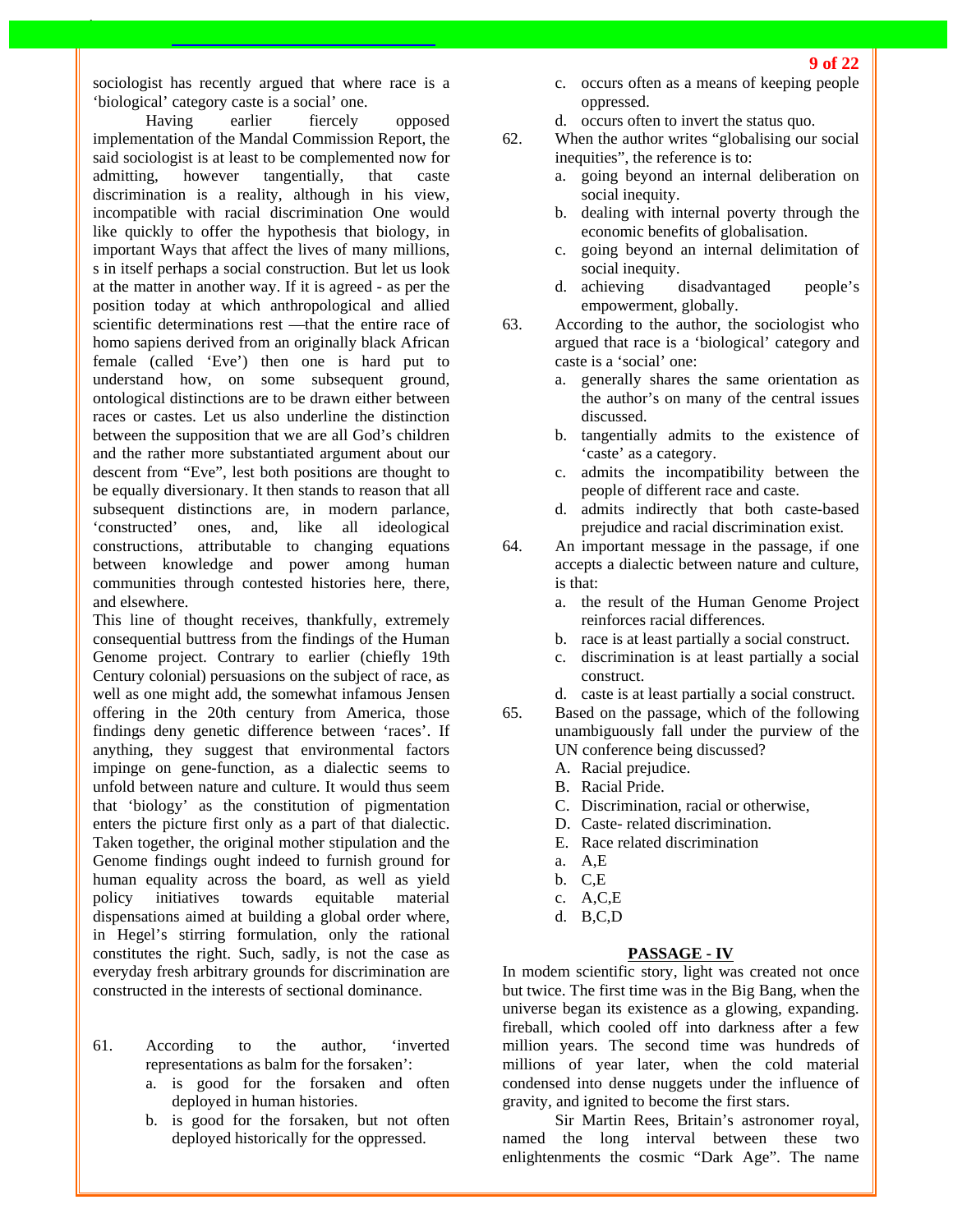describes not only the poorly lit conditions, but also the ignorance of astronomers about that period. Nobody knows exactly when the first stars formed, or how they organised themselves into galaxies or even whether stars were the first luminous objects. They may have been preceded by quasars, which are mysterious, bright spots found at the centres of some galaxies. Now, two independent groups of astronomers, one led by Robert Becker of the University of California, and the other by George Djorgovski of Caltech, claim to have peered far enough into space with their telescopes (and therefore backwards enough in time) to observe the closing days of the Dark Age.

The main problem that plagued previous efforts to study the Dark Age was not the lack of suitable telescopes, but rather the lack of suitable things at which to point them. Because these events took place over 13 billion years ago, if astronomers are to have any hope of unravelling them they must study objects that are at least 13 billion light years away. The best prospects are quasars, because they are so bright and compact that they can be seen across vast stretches of space. The energy source that powers a quasar is unknown, although it is suspected to be the intense gravity of a giant black hole. However, at the distances required for the study of Dark Age, even quasars are extremely rare and faint.

Recently some members of Dr. Becker's team announced their discovery of the four most distant quasars known. All the new quasars are terribly faint, a challenge that both teams overcame by peering at them through one of the twin telescopes in Hawaii. These are the world's largest, and can therefore collect the most light. The new work by Dr. Becker's team analysed the light from all four quasars. Three of them appeared to be similar to ordinary, less distant quasars. However, the fourth and most distant, unlike any other quasar ever seen, showed unmistakable signs of being shrouded in a fog of hydrogen gas. This gas is leftover material from the Big Bang that did not condense into stars or quasars. It acts like fog because new-born stars and quasars emit mainly ultraviolet light, and hydrogen gas is opaque to ultraviolet. Seeing this fog had been the goal of would-be Dark Age astronomers since 1965, when James Gunn and Bruce Peterson spelled out the technique for causing quasars as backlighting beacons to observe the fog's ultraviolet shadow.

The fog prolonged the period of darkness until the heat from the first stars and quasars had the chance to ionise the hydrogen (breaking it into its constituent parts, protons and electrons). Ionised hydrogen is transparent to ultraviolet radiation, so at that moment the fog lifted and the universe became the well-lit place it is today. For this reason, the end of the Dark Age is called the "Epoch of Re-ionisation", because the ultraviolet shadow is visible only in the most distant of the four quasars. Dr. Becker's team concluded that the fog had dissipated completely by the time the universe was about 900 million years old, and one-seventh of its current size.

- 66. In the passage, the Dark Age refers to:
	- a. the period when the universe became cold after the Big Bang.
	- b. a period about which astronomers know very little.
	- c. the medieval period when cultural activity seemed to have come to an end.
	- d. the time that the universe took to heat up after the Big-Bang.
- 67. Astronomers find it difficult to study the Dark Age because:
	- a. suitable telescopes are few.
	- b. the associated events took place aeons ago.
	- c. the energy source that powers a quasar is unknown.
	- d. their best chance is to study quasars, which are faint objects to begin with.
- 68. The four most distant quasars discovered recently:
	- a. could only be seen with quasars discovered recently:
	- b. appear to be similar to other ordinary, quasars.
	- c. appear to be shrouded in a fog of hydrogen gas.
	- d. have been sought to be discovered by Dark Age astronomers since 1965.
- 69. The fog of hydrogen gas seen through the telescopes:
	- a. is transparent to hydrogen radiation from stars and quasars in all states.
	- b. was lifted after heat from stars and quasars ionized it
	- c. is material which eventually became stars and quasars.
	- d. is broken into constituent elements when stars and quasars are formed.

# **PASSAGE -V**

Studies of the factors governing reading development in young children have achieved a remarkable degree of consensus over the past two decades. This consensus concerns the causal role of phonological skills in young children's reading progress. Children who have good phonological skills, or good "phonological awareness", become good readers and good spellers. Children with poor phonological skills progress more poorly. In particular, those who have a specific phonological deficit are likely to be classified as dyslexic by the time that they are 9 or 10 years old.

Phonological skills in young children can be measured at a number of different levels. The term phonological awareness is a global one, and refers to a deficit in recognising smaller units of sound within spoken words. Development work has shown that this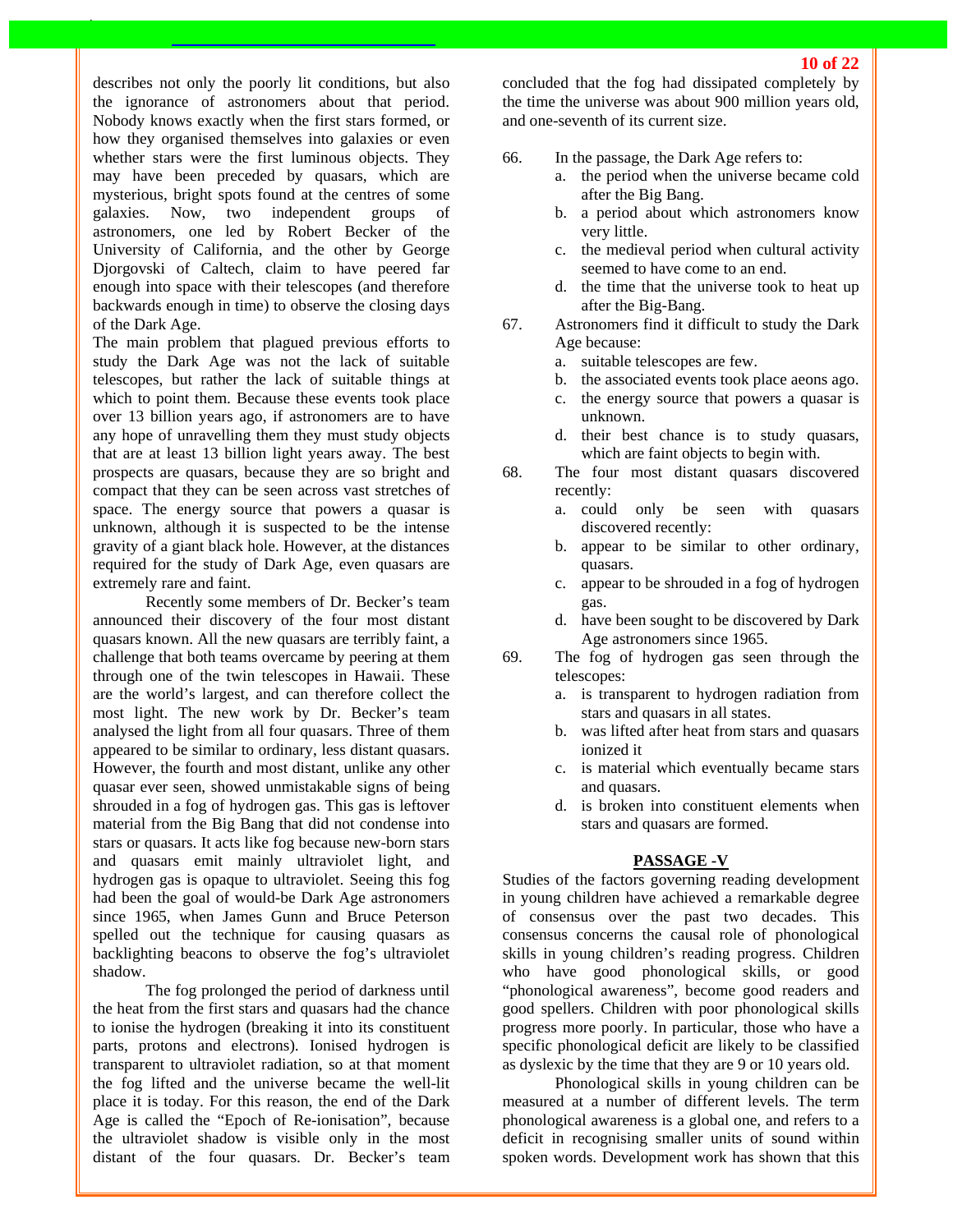deficit can be at the level of syllables. Of onsets and rimes, or of phonemes. For example, a 4-year old child might have difficulty in recognising that a word like valentine has three syllables, suggesting a lack of syllabic awareness. A-5 year old might have difficulty in recognising that the odd word out in the set of words fan, cat, hat, mat is fan. This task requires an awareness of the sub-syllable units of the onset and the rime. The onset corresponds to any initial consonants in a syllable, and the rime corresponds to the vowel and to any following consonants. Rimes correspond to single-syllable words, and so the rime in fan differs from the rime in cat, hat, and mat. In longer words, rime and rhyme may differ. The onsets in valentine are /v/ and /t/, and the rimes correspond to the spelling patterns 'al,'en', and 'ine'.

A 6 year-old might have difficulty in recognising that plea and may begin with the same initial sound, This is a phonemic judgement. Although the initial phoneme /p/ is shared between the two words, in plea it is part of the onset 'pr' Until children can segment the onset (or the rime), such phonemic judgements are difficult for them to make. In fact, a recent survey of different developmental studies has shown that the different level of phonological awareness appears to emerge sequentially. The awareness of syllables, onsets, and rimes appears to emerge at around the ages of 3 and 4, long before most children go to school. The awareness of phonemes, on the other hand, usually emerges at around the age of 5 or 6, when children have been taught to read for about a year. An awareness of onsets and rimes thus appears to be a precursor of reading, whereas an awareness of phonemes at every serial position in a word only appears to develop as reading is taught. The onset-rime and phonemic levels of phonological structure, however, are not distinct. Many onsets in English are single phonemes, and so are some rimes (e.g. sea, go, zoo).

The early availability of onsets and rimes is supported by studies that have compared the development of phonological awareness of onsets, rimes, and phonemes in the same subjects using the same phonological awareness tasks. For example, a study by Treiman and Zudowski used a same/different judgement task based on the beginning or the end sounds of words. In the beginning sound task, the words either began with the same onset, as in plea and plank, or shared only the initial phoneme, as in plea and pray. In the end-sound task, the words either shared the entire rime, as in spit and wit, or shared only the final phoneme, as in rat and wit. Treiman and Zudowski showed that 4 and 5 year old children found the onset-rime version of the same/different task significantly easier than the version based on phonemes. Only the 6 year-olds, who had been learning to read for about a year, were able to perform both versions of the tasks with an equal level of success.

- 70. The single-syllable words Rhyme and Rime are constituted by the exact same set of:
	- A. rime(s)
	- B. Onset(s)
	- C. Rhyme(s)
	- D. Phonemes(s)
	- a. A,B
	- b. A,C
	- c. A,B,C
	- d. B,C,D
- 71. The Treiman and Zudowski experiment found evidence to support the following:
	- a. at age 6, reading instruction helps children perform, both, the same different judgement task
	- b. the development of onset-rime awareness precedes the development of an awareness of phonemes.
	- c. at age 4-5 children find the onset-rime version of the same/different task significantly easier.
	- d. the development of onset-rime awareness is a necessary and sufficient condition for the development of an awareness of phonemes.
- 72. A phonological deficit in which of the following is likely to be classified as dyslexia?
	- a. Phonemic judgement.
	- b. Onset judgement.
	- c. Rime judgement.
	- d. Any one or more of the above.
- 73. From the following statements, pick out the true statement according to the passage.
	- a. A mono-syllabic word can have only one onset.
	- b. A mono-syllabic word can have only one rhyme but more than one rime.
	- c. A mono-syllabic word can have only one phoneme.
	- d. All of the above.
- 74. Which one of the following is likely to emerge last in the cognitive development of a child?
	- a. Rhyme.
	- b. Rime
	- c. Onset.
	- d. Phoneme.

# **PASSAGE –VI**

Democracy rests on a tension between two different principles. There is, on the one hand, the principle of equality before the law, or, more generally, of equality, and, on the other, what may be described as the leadership principle. The first gives priority to rules and the second to persons. No matter how skillfully we contrive our schemes, there is a point beyond which the one principle cannot be promoted without some sacrifice of the other.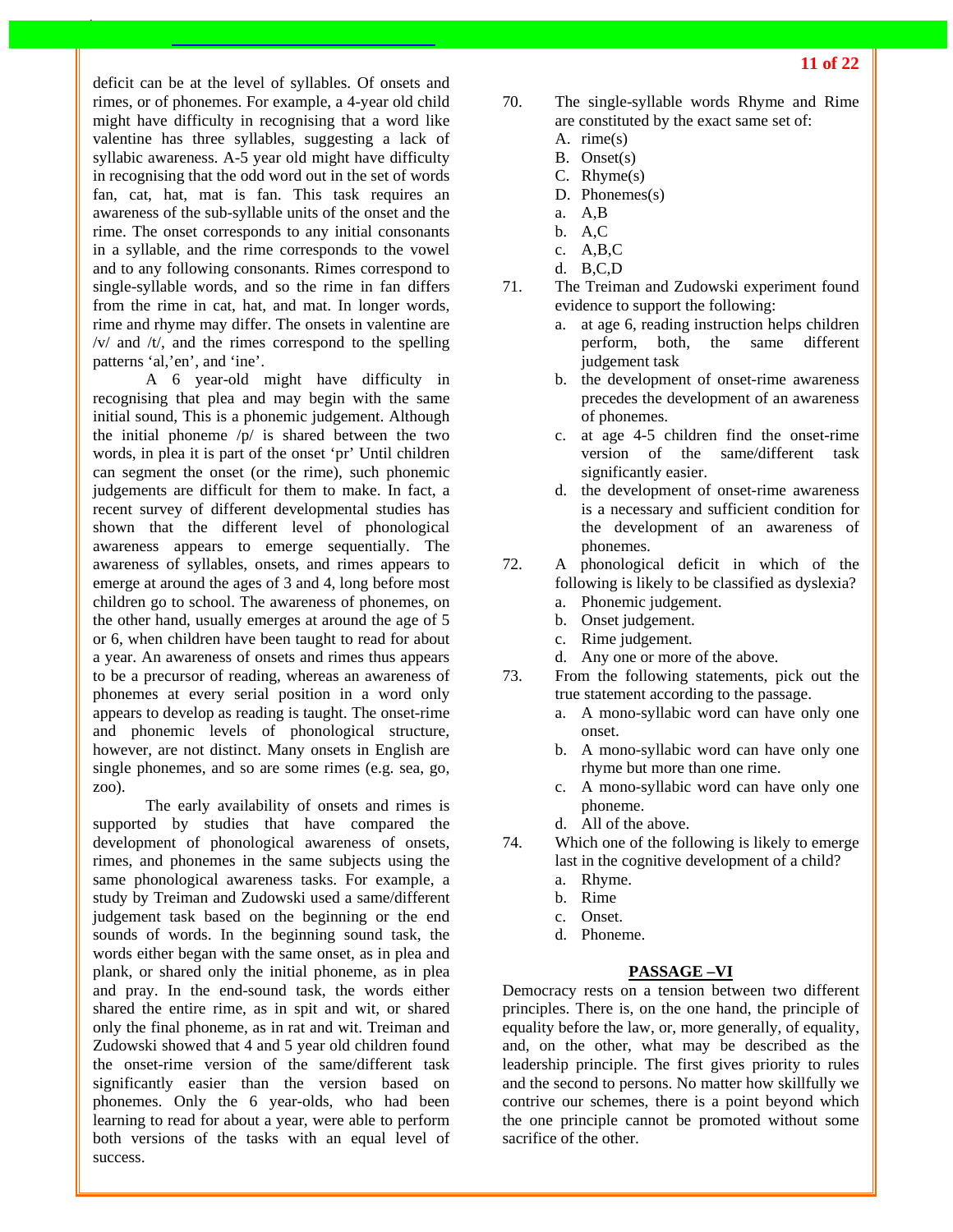Alexis de Tocqueville, the great nineteenth century writer on democracy, maintained that the age of democracy, whose birth he was witnessing, would also be the age of mediocrity: in saying this he was thinking primarily of a regime of equality governed by impersonal rules. Despite his strong attachment to democracy, he took great pains to point out what he believed to be its negative side: a dead level plane of achievement in practically every sphere of life. The age of democracy would, in his view, be an unheroic age; there would not be room in it for either heroes of hero-worshippers.

But modern democracies have not been able to do without heroes: this too was foreseen, with much misgiving, by Tocqueville. Tocqueville viewed this with misgiving because he believed, rightly or wrongly, that unlike in aristocratic societies there was no proper place in a democracy for heroes and. hence. when they arose they would sooner or later turn into despots. Whether they require heroes or not, democracies certainly require leaders, and, in the cotemporary age, bred them in great profusion; the problems is to know what to do with them.

In a world preoccupied with scientific rationality the advantages of a system based on an impersonal rule of law should be a recommendation with everybody. There is something orderly and predictable about such a system. When life s lived mainly in small, self-contained communities, men are able to take finer personal distinctions into account in dealing with their fellow men. They are unable to do this in a large and amorphous society, and organised living would be impossible without a system of impersonal rules. Above all, such a system guarantees a kind of equality to the extent that everybody, no matter in what station of life, is bound by the same explicit, often written, rules, and nobody is above them.

But, a system governed solely by impersonal rules can at best ensure order and stability; it cannot create any shining vision of a future in which mere formal equality will be replaced by real equality and fellowship. A world governed by impersonal rules cannot easily change itself, or when it does, the change is so gradual as to make the basic and fundamental feature of society appear unchanged. For any kind of basic or fundamental change, a push is needed from within, a kind of individual initiative which will create new rules, new terms and conditions of life.

The issue of leadership thus acquires crucial significance in the context of change. If the modem age is preoccupied with scientific rationality, it is no less preoccupied with change. To accept what exists on its own terms is traditional, not modem, and it may be all very well to appreciate tradition in music, dance and drama, but for society as a whole the choice has already been made in favour of modernisation and development. Moreover, in some countries the gap between ideal and reality has, become so great that the

argument for development and change is now irresistible.

In these countries no argument for development has greater appeal or urgency than the one which shows development to be the condition for the mitigation, if not the elimination, of inequality. There is something contradictory about the very present of large inequalities in a society which professes to be democratic. It does not take people too long to realise that democracy by itself can guarantee only formal equality; beyond this, it can only whet people's appetite for real or substantive equality. From this arises their continued preoccupation with plans and schemes that will help to bridge the gap between the ideal of equality and the reality which is so contrary to it. When pre-existing rules give no clear directions of change, leadership comes into its own. Every democracy invests its leadership with a measure of charisma, and expects from it a corresponding measure of energy and vitality. Now, the greater the urge for change in a society the stronger the appeal of a dynamic leadership in it. A dynamic leadership seeks to free itself from the constraints of existing rules; in a sense that is the test of its dynamism. In this process it may take a turn at which it ceases to regard itself as being bound by these rules, placing itself above them. There is always a tension between 'charisma' and 'discipline' in the case of a democratic leadership, and when this leadership puts forward revolutionary claims, the tension tends to be resolved at the expense of discipline. Characteristically, the legitimacy of such a leadership rests on its claim to be able to abolish or at least substantially reduce the existing inequalities in society. From the argument that formal equality or equality before the law is but a limited good, it is often one short step to the argument that it is a hindrance or an obstacle to the establishment of real or substantive equality. The conflict between a 'progressive' executive and a 'conservative' judiciary is but one aspect of this larger problem. This conflict naturally acquires added piquancy when the executive is elected and the judiciary appointed.

- 75. Which of the following four statements can be inferred from the above passage?
	- A. There is conflict between the pursuit of equality and individuality.
	- B. The disadvantages of impersonal rules can be overcome in small communities.
	- C. Despite limitations, impersonal rules are essential in large systems.
	- D. Inspired leadership, rather than plans and schemes, is more effective in bridging inequality.
	- a. B, D but not A, C
	- b. A, D but not C, B
	- c. A, B, but not C, D
	- d. A, C but not B, D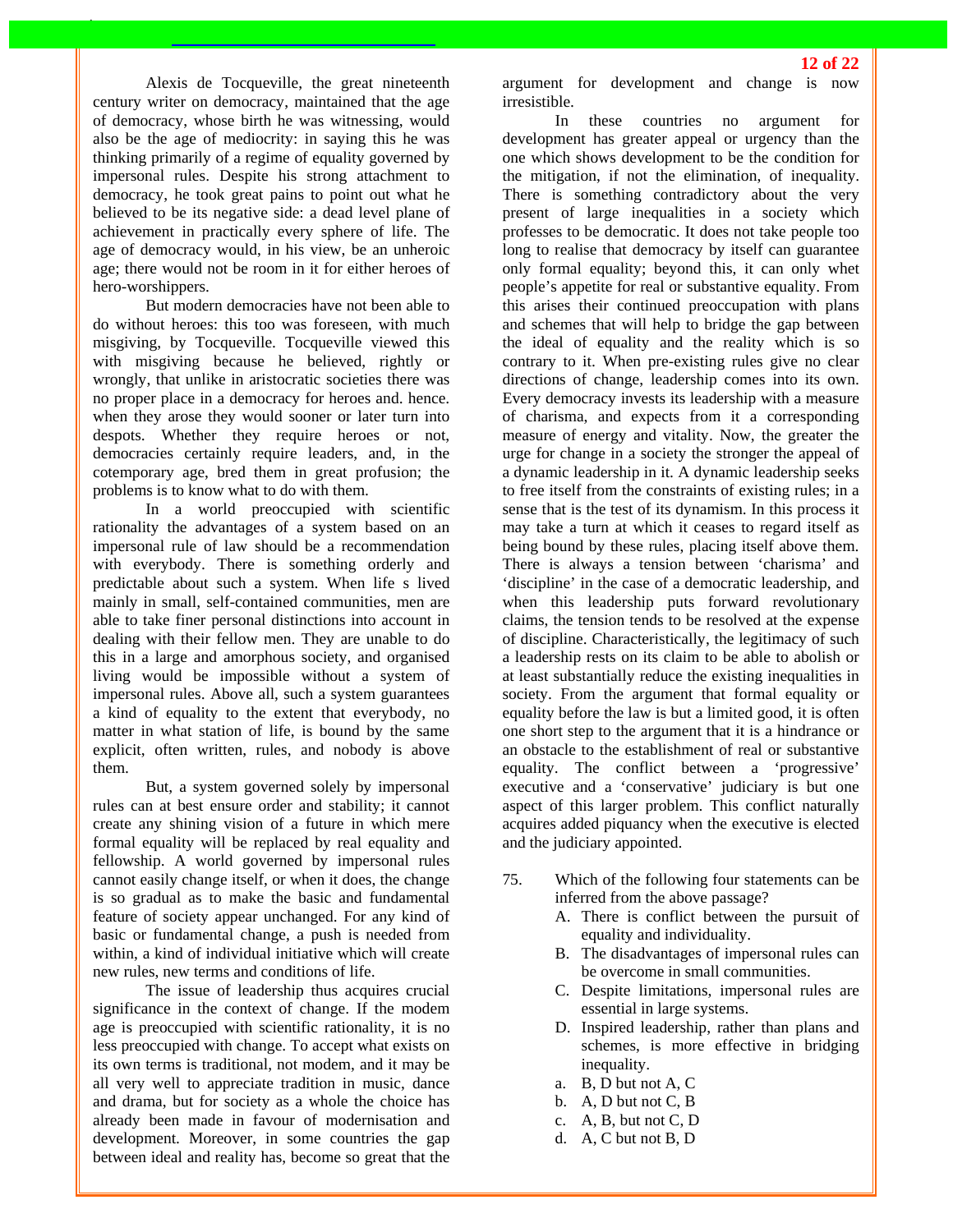- 76. What possible factor would a dynamic leader consider a hindrance' in achieving the development goals of a nation?
	- a. Principle of equality before the law.
	- b. Judicial activism.
	- c. A conservative judiciary.
	- d. Need for discipline.
- 77. Which of the following four statements can be inferred from the above passage?
	- A. Scientific rationality is an essential feature of modernity.
	- B. Scientific rationality results in the development of impersonal rules.
	- C. Modernisation and development have been chosen over traditional music, dance and drama.
	- D. Democracies aspire to achieve substantive equality.
	- a. A, B, D but not C
	- b. A, B but not C, D
	- c. A, D but not B, C
	- d. A, B C but not D
- 78. A key argument the author is making is that:
	- a. in the context of extreme inequality, the issue of leadership has limited significance.
	- b. democracy is incapable of eradicating inequality.
	- c. formal equality facilitates development and change.
	- d. impersonal rules are good for avoiding instability but fall short of achieving real equality.
- 79. Tocqueville believed that the age of democracy would be an un-heroic age because:
	- a. democratic principles do not encourage heroes.
	- b. there is no urgency for development in democratic countries.
	- c. heroes that emerged in democracies would become despots.
	- d. aristocratic society had a greater ability to produce heroes.
- 80. Dynamic leaders are needed in democracies because:
	- a. they have adopted the principles of 'formal' equality rather than 'substantive' equality.
	- b. 'formal' equality whets people's appetite for 'substantive' equality.
	- c. systems that rely on the impersonal rules of 'formal' equality loose their ability to make large changes.
	- d. of the conflict between a 'progressive' executive and a 'conservative' judiciary.

**DIRECTIONS for question 81 to 85**: The sentence given in each question, when properly sequenced, form a coherent paragraph. Each sentence is labelled with a letter. Choose the most logical order of sentences from among the given choices to construct a coherent paragraph.

81.

- A. Passivity is not, of course, universal.
- B. In areas where there are no lords or laws, or in frontier zones where all men go armed, the attitude of the peasantry may well be different.
- C. So indeed it may be on the fringe of the unsubmissive.
- D. However, for most of the soil-bound peasants the problem is not whether to be normally passive or active, but when to pass from one state to another.
- E. This depends on an assessment of the political situation.
- a. BEDAC
- b. CDABE
- c. EDBAC d. ABCDE
- 82.
- A. But in the industrial era destroying the enemy's productive capacity means bombing the factories which are located in the cities.
- B. So in the agrarian era, if you need to destroy the enemy's productive capacity, what you want to do is burn his fields, or if you're really vicious, salt them.
- C. Now in the information era, destroying the enemy's productive capacity means destroying the information infrastructure.
- D. How do you do battle with your enemy?
- E. The idea is to destroy the enemy's productive capacity, and depending upon the economic foundation, that productive capacity is different in each case.
- F. With regard to defence, the purpose of the military is to defend the nation and he prepared to do battle with its enemy.
- a. FDEBAC
- b. FCABED
- c. DEBACF
- d. DFEBAC
- 83.
- A. Michael Hofman, a poet and translator, accepts this sorry fact without approval or complaint.
- B. But thanklessness and impossibility do not daunt him.
- C. He acknowledges too in fact he returns to the point often that best translators of poetry always fail at some level.
- D. Hofman feels passionately about his work, and this is clear from his writings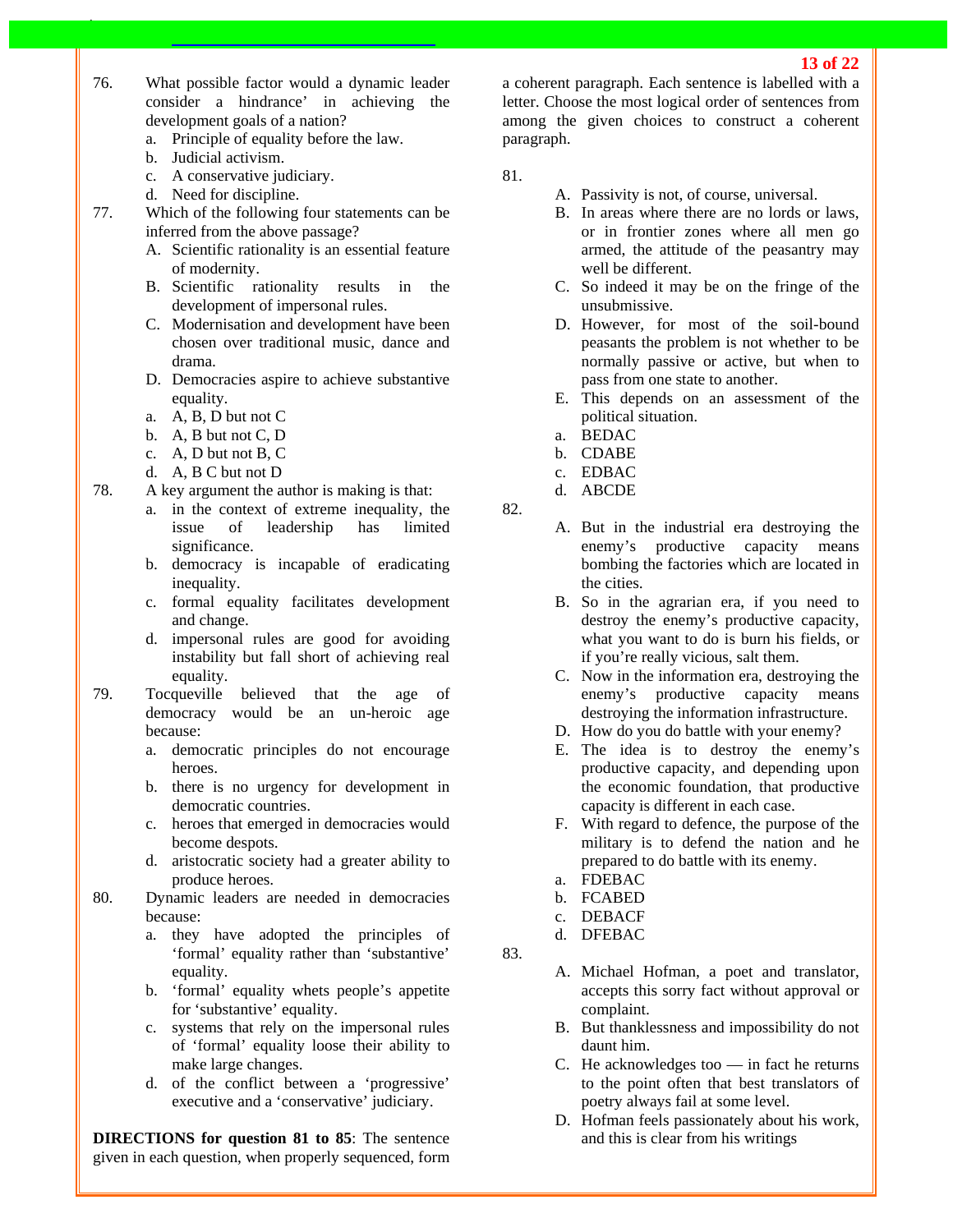- E. In terms of the gap between worth and reward, translators come somewhere near nurses and street cleaners.
- a. EACDB
- b. ADEBC
- c. EACBD
- d. DCEAB

84.

- A. Although there are large regional variations, it is not infrequent to find a large number of people sitting here together and doing nothing.
- B. Once in office, they receive friends and relatives who feel free to call any time without prior appointment.
- C. While working, one is struck by the slow and clumsy actions and reactions, indifferent attitudes. Procedure rather than outcome orientation, and the lack of consideration for others.
- D. Even those who are employed often come late to the office and leave early unless they are forced to be punctual.
- E. Work is not intrinsically valued in India.
- F. Quite often people visit ailing friends and relatives or go out of their way to help them in their personal matters even during office hours.
- a. ECADBF
- b. EADCFB
- c. EADCFB
- d. ABFCBE
- 85.
- A. The situations in which violence occurs and the nature of that violence tends to be clearly defined at least in theory, as in the proverbial Irishman's question: Is this a private fight or can anyone join in?'
- B. So the actual risk to outsiders, though no doubt higher than our societies, is calculable.
- C. Probably the only uncontrolled applications of force are those of social superiors to social inferiors and even here there are probably some rules.
- D. However binding the obligation to kill, members or feuding families engaged in mutual massacre will be genuinely appalled if by some mischance a bystander or outsider is killed.
- a. DABC
- b. ACDB
- c. CBAD
- d. DBAC

**DIRECTIONS for questions 86 to 90:** Each of the words below, a contextual usage is provided. Pick the word from the alternatives given that is most inappropriate in the given context.

- 86. Disuse: Some words fall into disuse as technology makes objects obsolete.
	- a. Prevalent
	- b. Discarded
	- c. Obliterated
	- d. Unfashionable
- 87. Facetious: When I suggested that war is a method of controlling population, my father remarked that I was being facetious.
	- a. Jovian
	- b. Jovial
	- c. Jocular
	- d. Joking
- 88. Specious: A specious argument is not simply a false one but one that has the ring of truth,
	- a. Deceitful
	- b. Fallacious
	- c. Credible
	- d. Deceptive
- 89. Parsimonious: The evidence was constructed from very parsimonious scraps of information.
	- a. Frugal
	- b. Penurious
	- c. Thrifty
	- d. Altruistic
- 90. Obviate: The new mass transit system may obviate the need for the use of personal cars:
	- a. Prevent
	- b. Forestall
	- c. Preclude
	- d. Bolster

**DIRECTIONS for questions 91 to 95:** For the word given at the top of each table, match the dictionary definitions on the left (A, B, C, D) with their corresponding usage on the right (E, F, G, H). Out of the four possibilities given in the boxes below the table, select the one that has all the definitions and their usages correctly matched.

91. Exceed

# **Dictionary Definition Usage**

- A. To extend outside of, or enlarge beyond; used chiefly in strictly physical relations
- B. To be greater than or superior to
- C. Be beyond the comprehension of
- D. To go beyond a limit set by (as an authority or privilege)
- E. The mercy of god exceeds our finite minds,
- F. Their accomplishments exceeded our expectation
- G. He exceed his authority when he paid his brother's gambling debts with money from the trust
- H. If this rain keeps up, the river will exceed its banks by morning

# **Answer choices:**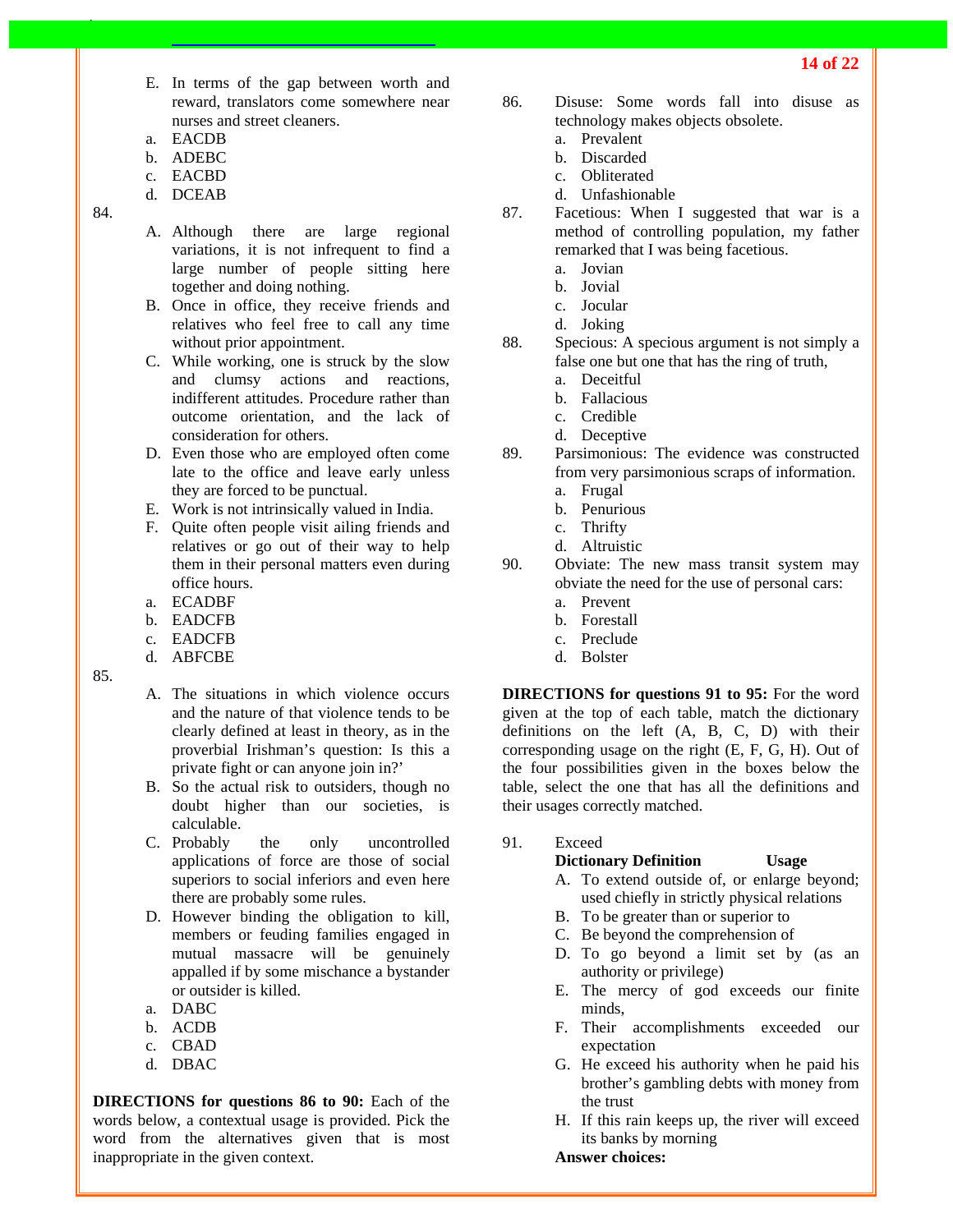| a.             |     | AH BF CE DG |  |
|----------------|-----|-------------|--|
| b.             |     | AH BE CF DG |  |
| $\mathbf{c}$ . |     | AG BF CE DH |  |
| d.             | A F | BG CH DE    |  |

## 92. Infer

#### **Dictionary Definition Usage**

- A. To derive by reasoning or implication
- B. To surmise
- C. To point out
- D. We see smoke and infer fire
- E. Given some utterance, a listener may infer from it things which the utterer never implied
- F. I waited all day to meet him, form this you can infer my zeal to see him
- G. To hint
- H. She did not take part in the debate except to ask a question inferring that she was not interested in the debate

## **Answer choices:**

| a. |  | AG BH CE DF |  |
|----|--|-------------|--|
| b. |  | AF BH CE DG |  |
| C. |  | AH BG CF DE |  |
| d. |  | AE BF CG DH |  |

#### 93. Mellow

# **Dictionary Definition Usage**

- A. Adequately and properly ages so as to be free of harshness
- B. Freed from the rashness of youth
- C. Of soft and loamy consistency
- D. Rich and lull but free from stridency
- E. He has mellowed with age
- F. The tones of the old violin were mellow.
- G. Some wines are mellow
- H. Mellow soil is found in the Gangetic plains

#### **Answer choices:**

| a. |  | AE BG CF DH |  |
|----|--|-------------|--|
| b. |  | AE BF CG DH |  |
| c. |  | AG BE CH DF |  |

d. AH BG CF DE

94. Relief

## **Dictionary Definition usage**

- A. Removal or lightening of something distressing
- B. Aid in the form of necessities for the indigent
- C. Diversion
- D. Release from the performance of duty
- E. A ceremony follows the relief of a sentry after the morning shift
- F. It was a relief to take off the tight shoes.
- G. The only relief I get is by playing cards
- H. Disaster relief was offered to the victims. **Answer choices:**

| a.             | A F | BH CE DG    |  |
|----------------|-----|-------------|--|
| $\mathbf{b}$ . | A F | BH CG DE    |  |
| $c_{\cdot}$    |     | AH BF CG DE |  |
| d.             |     | AG BE CR DF |  |

- 95. Purge
	- A. Remove a stigma from the name of
	- B. Make clean by removing whatever is superfluous, foreign
	- C. Get rid of
	- D. To cause evacuation of
	- E. The opposition was purged after the coup
	- F. The committee heard his attempt to purge himself of a charge of heresy.
	- G. Drugs that purge the bowels are often bad for the brain
	- H. It is recommended to purge water by distillation

#### **Answer choices:**

| a. | AE  |     | BG CF DH    |  |
|----|-----|-----|-------------|--|
| b. |     |     | AF BG CH DG |  |
| c. | A H |     | BF CG DE    |  |
| d. | A G | BH. | CE DG       |  |

**DIRECTIONS for question 96 to 100:** In each of the following sentences, parts of the sentence are left blank. Beneath each sentence, four different ways of completing the sentence are indicated. Choose the best alternative from among the four.

- 96. But \_\_\_\_\_\_\_\_\_\_\_\_ are now regularly written to describe well-established practices, organisations and institutions, not all of which seem to be \_\_\_\_\_\_\_\_\_\_\_\_\_ away.
	- a. reports, withering
	- b. stories, trading
	- c. books, dying
	- d. obituaries, fading
- 97. The Darwin who \_\_\_\_\_\_\_\_\_\_\_\_\_ is most remarkable for the way in which he the attributes of the world class thinker and head of the household.
	- a. comes, figures
	- b. arises, adds
	- c. emerges, combines
	- d. appeared, combines
- 98. Since her face was free of \_\_\_\_\_\_\_\_\_ there was no way to \_\_\_\_\_\_\_\_\_\_\_\_\_ if she appreciated what had happened.
	- a. make-up, realize
	- b. expression, ascertain
	- c. emotion, diagnose
	- d. scars, understand
- 99. In this context, the \_\_\_\_\_\_\_\_\_\_\_ of the British labour movement is particularly
	- \_\_\_\_\_\_\_\_\_\_\_\_. a. affair, weird
	- b. activity, moving
	- c. activity, moving
	- d. atmosphere, gloomy
	-
- 100. Indian intellectuals may boast, if they are so inclined, of being \_\_\_\_\_\_\_\_\_ to the most elitist among the intellectual \_\_\_\_\_\_\_\_\_\_\_ of the world.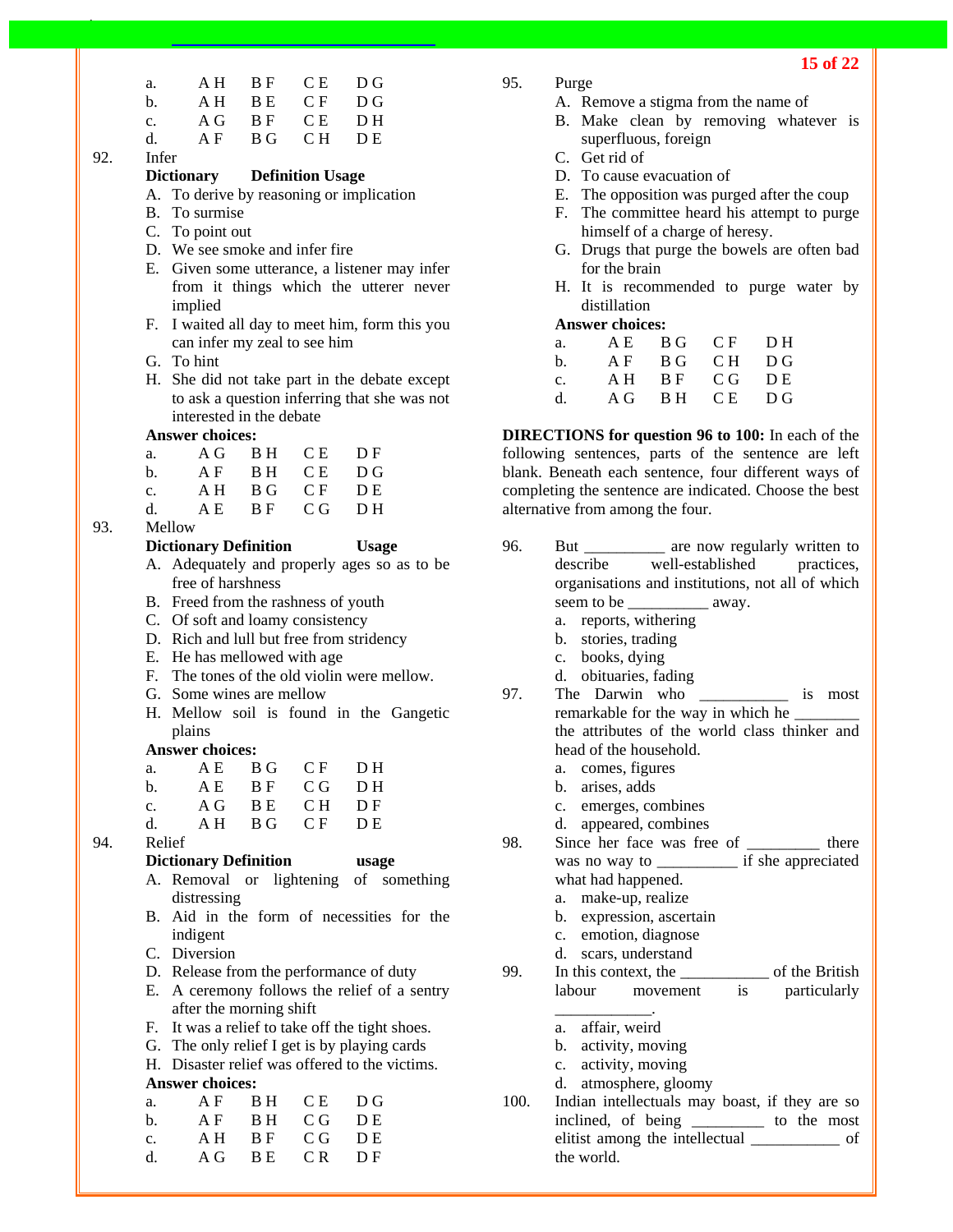- a. subordinate, traditions
- b. heirs, cliques
- c. ancestors, societies
- d. heir, traditions

# **SECTION-III**

# **DIRECTIONS for questions 101 to 107:**

Answer each of the questions independent of each other.

- 101. Four friends Ashok, Bashir, Chirag and Deepak are out shopping. Ashok has less money than three times the amount that Bashir has. Chirag has more money than Bashir. Deepak has an amount equal to the difference of amounts with Bashir and Chirag. Ashok has three times the money with Deepak. They each have to buy a least one shirt, or one shawl, or one sweater, or one jacket, that are priced Rs.200, Rs. 400, Rs.600 and Rs.1000 apiece, respectively. Chirag borrows Rs.300 from Ashok and buys a jacket. Bashir buts a sweater after borrowing Rs. 100 from Ashok and is left with no money. Ashok buys three shirts. What is the costliest item that Deepak could buy with his own money?
	- a. A Shirt
	- b. A Shawl
	- c. A sweater
	- d. A jacket
- 102. In a family gathering there are two males who are grandfathers and four males who are fathers. In the same gathering there are two females who are grandmothers and four females who are mothers. There is at least one grandson or a granddaughter present in this gathering. There are two husband wife pairs in this group. These can either be a grandfather and a grandmother, or a father and a mother. The single grandfather (whose wife is not present) has two grandsons and a son present. The single grandmother (whose husband is not present) has two grand daughters and a daughter present. A grandfather or a grandmother present with their spouses does not have any grandson or granddaughter present. What is the minimum number of people present in this gathering?
	- a. 10
	- b. 12
	- c. 14
	- d. 16
- 103. Eight people carrying food baskets are going for a picnic on motorcycles. Their names are A, B, C, D, E, F, G, and H. They have four motorcycles  $M_1$ ,  $M_2$ ,  $M_3$  and  $M_4$  among them. They also have four food baskets O, P, Q and R of different size and shapes and which can be carried only on motorcycles  $M_1$ ,  $M_2$ ,  $M_3$  or

M4 respectively. No more than two persons can travel on a motorcycle and no more than one basket can be carried on a motorcycle. There are two husband-wife pairs in this group of eight people and each pair will ride on a motorcycle together. C cannot travel with A or B, E cannot travel with B or F. G cannot travel with F, or H, or D. The husband-wife pairs must carry baskets O and P. Q is with A and P is with D. F travels on  $M_1$  and E travels on  $M_2$ motorcycles. G is with Q, and B cannot go with R. Who is travelling with H?

b. B

c. C

- 104. I have a total of Rs.1000. Item A costs Rs.110, item B costs Rs.90, item C costs Rs.70, item D costs Rs.40 and item E costs Rs.45. For every item D that I purchase, I must also buy two of item B. For every item A, I must buy one of item C. For every item E, I must also buy two of item D and one of item B. For every item purchased I earn 1000 points and for every rupee not spent I earn a penalty of 150 points. My objective is to maximise the points I earn. What is the number of items that I must purchase to maximise my points?
	- a. 13
	- b. 14
	- c. 15
	- d. 16
- 105. On her walk through the park, Sheetal collected 50 coloured leaves, all either maple or oak. She sorted them by category when she got home, and found the following:
	- The number of red oak leaves with spots is even and positive.
	- The number of red oak leaves without any spot equals the number of red maple leaves without spots. All non-red oak leaves have spots, and there are five times as many of them as there are red spotted oak leaves.
	- There are no spotted maple leaves that are not red.
	- There are exactly 6 red spotted maple leaves.
	- There are exactly 22 maple leaves that are neither spotted nor red.

How many oak leaves did she collect?

- a. 22
- b. 17
- c. 25
- d. 18
- 106. A King has unflinching loyalty from eight of his ministers  $M_1$  to  $M_8$ , but he has to select only four to make a cabinet committee. He decides to choose these four such that each

# **16 of 22**

a. A

d. D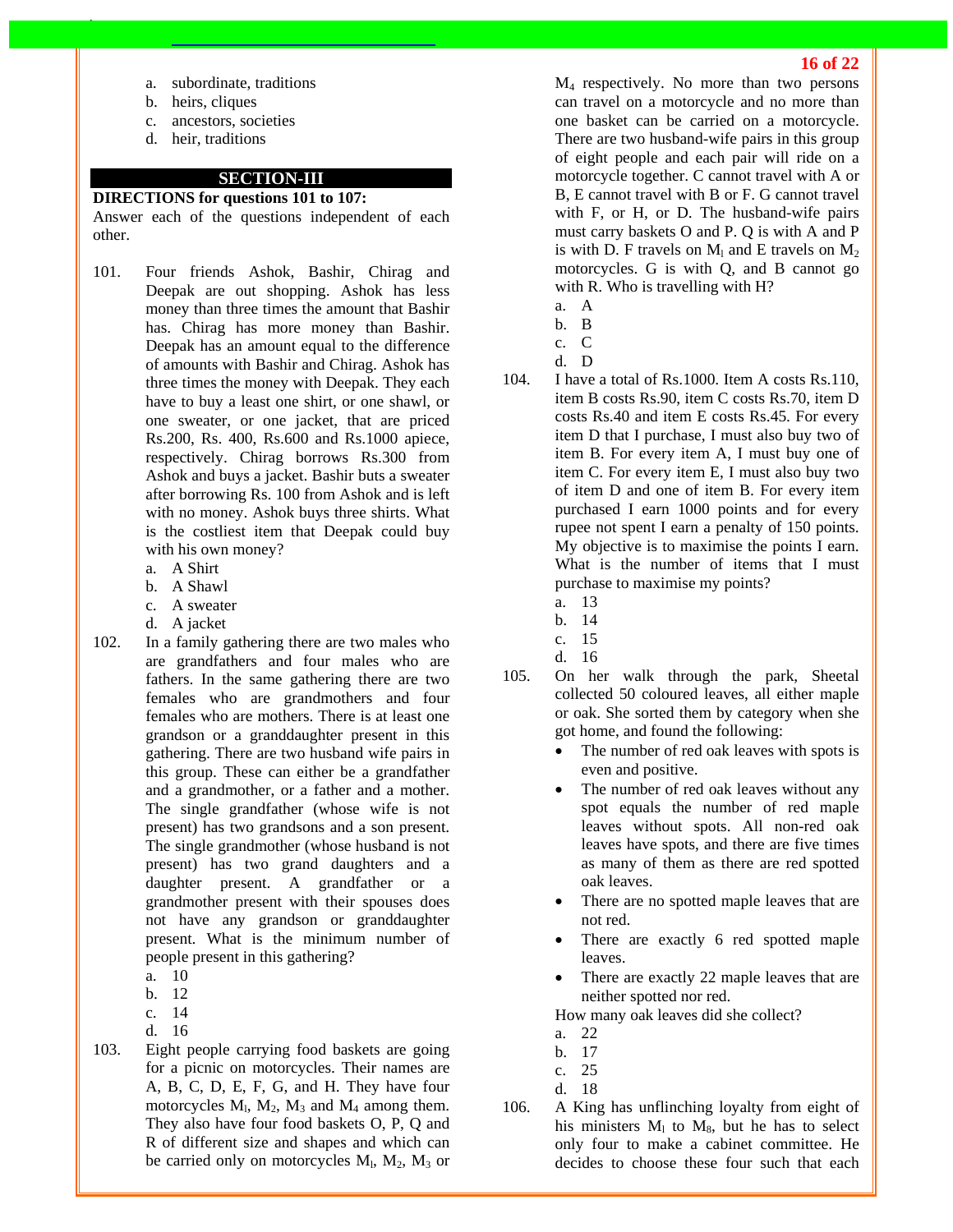selected person shares a liking with at least one of the other three selected, The selected persons must also hate at least one of the liking of any of the other three persons selected.

 $M_1$  likes fishing and smoking, but hates gambling.

 $M<sub>2</sub>$  likes smoking and drinking, but hates fishing.

 $M_3$  likes gambling, but hates smoking.

M4 likes mountaineering, but hates drinking. M5 likes drinking, but hates smoking and mountaineering.

M6 likes fishing, but hates smoking and mountaineering.

 $M<sub>7</sub>$  likes gambling and mountaineering, but hates fishing, and

M8 likes smoking and gambling, but hates mountaineering.

Who are the four people selected by the king?

- a.  $M_1, M_2, M_5, M_6$
- b.  $M_3, M_4, M_5, M_6$
- c.  $M_3, M_4, M_5, M_6$
- d.  $M_1, M_2, M_4, M_7$
- 107. In a "keep-fit" gymnasium class there are fifteen females enrolled in a weight-loss program. They all have been grouped in any one of the five weight-groups  $W_1$ ,  $W_2$ ,  $W_3$ ,  $W_4$ , or  $W_5$ . One instructor is assigned to one weight-group only. Sonali, Shalini, Shubhra, and Shahira belong to the same weight-group. Sonali and Rupa are in one weight-group, Rupali and Renuka are also in one weightgroup. Rupa, Radha, Renuka, Ruchika, and Ritu belong to different weight-groups. Somya cannot be with Ritu, and Tara cannot be with Radha. Komal cannot be with Radha, Somya, or Rim. Shahira is in  $W_1$  and Somya is in  $W_4$ with Ruchika. Sweta and Jyotika cannot be with Rupali, but are in a weight-group with total membership of four. No weight-group can have more than five or less than one member. Amita, Babita, Chandrika, Deepika, and Elina are instructors of weight-groups with membership sizes 5,4,3,2 and 1, respectively. Who is the instructor of Radha?
	- a. Babita
	- b. Elina
	- c. Chandrika
	- d. Deepika

**DIRECTIONS for questions 108-110:** Answer the following questions based on the passage below.

A group of three or four has to be selected from seven persons. Among the seven are two women, Fiza and Kavita, and five men: Ram, Shyam, David, Peter and Rahim. Ram would not like to be in the group if Shyam is also selected. Shyam and Rahim want to be selected together in the group. Kavita would like to be in the group only if David is also there. David, if selected, would not like Peter in the group. Ram would like to be in the group only if Peter is also there. David insists that Fiza be selected in case he is there in the group.

- 108. Which of the following statements is true?
	- a. Kavita and Ram can be part of a group of four.
	- b. A group of four can have two women.
	- c. A group of four can have all four men.
	- d. None of the above
- 109. Which of the following is a feasible group of four?
	- a. Ram, Peter, Fiza, Rahim
	- b. Shyam, Rahim, Kavita, David
	- c. Shyam, Rahim, Fiza, David
	- d. Fiza, David, Ram, Peter
- 110. Which of the following is a feasible group of three?
	- a. David, Ram, Rahim
	- b. Peter, Shyam, Rahim
	- c. Kavita, David, Shyam
	- d. Fiza, David, Ram

## **DIRECTIONS for questions 111-112:**

Answer the following questions based on the information given below:

Elle is three times older than Yogesh, Zaheer is half the age of Wahida. Yogesh is older than Zaheer.

- 111. Which of the following information will be sufficient to estimate Elle's age?
	- a. Zaheer is 10 years old.
	- b. Both Yogesh and Wahida are older than Zaheer by the same number of years.
	- c. Both 1 and 2 above
	- d. None of the above.
- 112. Which of the following can be inferred?
	- a. Yogesh is older than Wahida.
	- b. Elle is older than Wahida.
	- c. Elle may be younger than Wahida.
	- d. None of the above.

## **DIRECTIONS for questions 113 to 116:**

A and B are two sets (e.g.  $A =$  mothers,  $B =$  women). The elements that could belong to both the sets (e.g., women who are mothers) is given by the set  $C = A.B$ . The elements which could belong to either A or B, or both, is indicated by the set  $D = AOB$ . A set that does not contain any elements is knows as a null set, represented by @ (for example, if none of the women in the set B is a mother, then  $C = A.B.$  is a null set, or  $C = \omega$ ). Let 'V' signify the set of all vertebrates; 'M' the set of all mammals; 'D' dogs; 'F' fish; 'A' Alsatian and 'P' a dog named Pluto.

113. If P.A.  $= \omega$  and POA  $= D$ , then which of the following is true?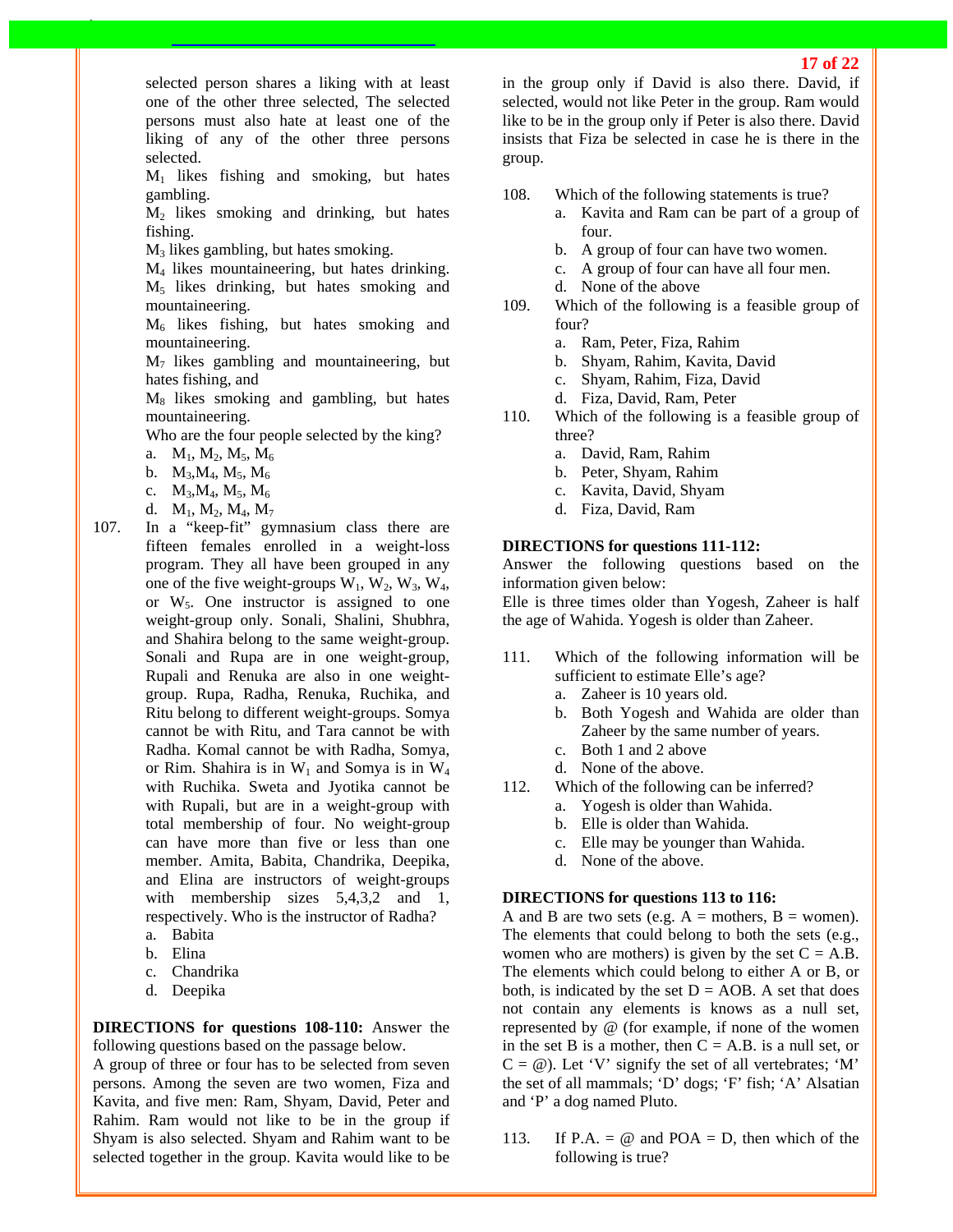**18 of 22**

- a. Pluto and Alsatian are dogs
- b. Pluto is an Alsatian
- c. Pluto is not a dog
- d. D is a null set.
- 114. If  $y = FO(D.V)$  is not a null set, it implies that
	- a. All fish are vertebrates
	- b. All dogs are vertebrates.
	- c. Some fish are dogs.
	- d. None of the above.
- 115. If  $Z=(P.D)OM$ , then
	- a. The elements of Z consist of Pluto the dog or any other mammal.
	- b. Z implies any dog or mammal.
	- c. Z implies Pluto or any dog that is a mammal.
	- d. Z is a null set.
- 116. Given that  $X = M.D$  is such that  $X = D$ , which of the following is true?
	- a. All dogs are mammals.
	- b. Some dogs are mammals.
	- c.  $X = \omega$
	- d. All mammals are dogs.

## **Directions for question 117 to 120:**

Answer the questions independent of each other.

117. At a village mela, the following six nautankis (plays) are schedule as shown in the table below.

|     | UVIV 11             |                 |                                             |
|-----|---------------------|-----------------|---------------------------------------------|
| No. | <b>Nautanki</b>     | <b>Duration</b> | <b>Show times</b>                           |
| 1.  | Sati Savitri        | 1 hour          | $9,00$ am and $2.00$<br>p.m.                |
| 2.  | Joruka<br>Gulam     | 1 hour          | $10.30$ am and<br>11.30 am.                 |
| 3.  | Sunder Kand         | 30 minutes      | 10.00 $\lambda$ m, and<br>$11.00$ a.m.      |
| 4.  | Veer<br>Abhimanyu   | 1 hour          | $10.00 a.m.$ and<br>$11.00$ am.             |
| 5.  | Reshma aur<br>Shera | 1 hour          | $9.30$ am, $12.00$<br>noon and 2.00<br>p.m. |
| 6.  | Jhansi ki<br>Rani   | 30 minutes      | $11.00$ a.m. and<br>1.30 p.m.               |

You wish to see all the six nautankis. Further you wish to ensure that you get a lunch break from 12:30 p.m. to 1.30 p.m.

Which of the following ways can you do this?

- a. Sati-Savitri is viewed first; Sunder Kand is viewed third and Jhansi Ki Rani is viewed last
- b. Sati-Savitri is viewed Last; Sunder Kand is viewed third and Jhansi Ki Rani is viewed last
- c. Sati-Savitri is viewed first; Sunder Kand is viewed third and Joru ka Gulam is viewed fourth
- d. Veer Abhimanyu is viewed third; Reshma aur Shera is viewed fourth and Jhansi Ki Rani is viewed fifth.
- e. c
- f. 9-10: SS, 10-11: VA, 11-11.30: SK, 11.30-12:30: JKR; 12.30-1.30: Lunch, 1.30-2: JKG, 2-3: RS.
- 118. While Balbir had his back turned, a dog ran into his butcher shop, snatched a piece of meat off the counter and ran off. Balbir was mad when he realised what had happened. He asked three other shopkeepers, who had seen the dog, to describe it. The shopkeepers really didn't want to help Balbir. So each of them made a statement which contained one truth and one lie.
	- Shopkeeper Number 1 said: "The dog had black hair and a long tail."
	- Shopkeeper Number 2 said: "The dog had a short tail and wore a collar."
	- Shopkeeper Number 3 said: "The dog had white hair and no collar."

 Based on the above statements, which of the following could be a correct description?

- a. The dog had white hair, short tail and no collar.
- b. The dog had white hair, long tail and a collar.
- c. The dog had black hair, long tail and a collar.
- d. The dog had black hair, long tail and no collar.
- 119. The Bannerjees, the Sharmas and the Pattabhirmans each have a tradition of eating Sunday lunch as a family. Each family serves a special meal at a certain time of day. Each family has a particular set of chinaware used only for this meal. Use the clues below to answer the following question.
	- The Sharma family eats at noon.
	- The family that serves fried brinjal uses blue chinaware
	- The Bannerjee family eats at 2 o' clock
	- The family that serves sambar does not use red chinaware.
	- The family that eats at 1 o' clock serves fried brinal.
	- The Pattabhiraman family does not use white chinaware.
	- The family that eats last likes makki-kiroti.

Which one of the following statements is true?

- a. The Bannerjees eat makki-ki-roti at 2 o' clock, the Sharmas eat fried brinjal at 12'o clock and the Pattabhiramans eat sambar from red chinaware.
- b. The Sharmas eat sambar served in white chinaware, the Pattabhiramans eat fried brinjal at 1'o clock and the Bannerjees eat makki-ki-roti in blue chinaware.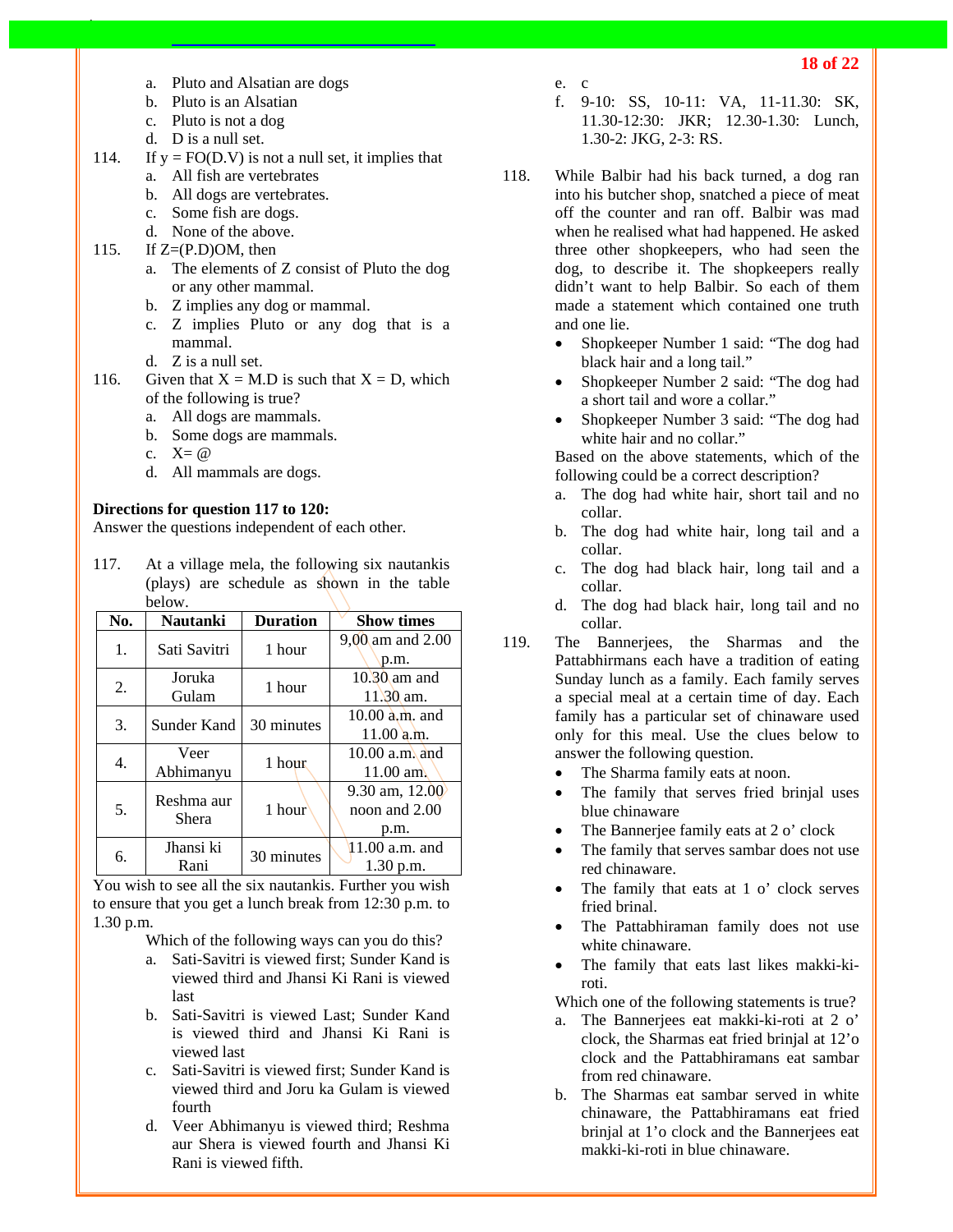- c. The Sharmas eat sambhar at noon, the Pattabhirmanas eat fried brinjal served in blue chinaware and the Bannerjees eat makki-ki-roti served in red chinaware.
- d. The Bannerjees eat makki-ki-roti served in white chinaware, the Sharmas eat fried brinjal at 12'o clock and the Pattabhiramans eat sambar from red chinaware.
- 120. Mrs. Ranga has three children and has difficulty remembering their ages and the months of their birth. The clues below may help her remember.
	- A. The boy, who was born in June, is 7 years old.
	- B. One of the children is 4 years old, but is not Anshuman
	- C. Vaibhav is older than Supriya.
	- D. One of the children was born in September but it was not Vaibhav.
	- E. Supriya's birthday is in April.
	- F. The youngest child is only 2 years old.

*Based on the above clues, which one of the following statements is true?* 

- a. Vaibhav is the oldest, followed by Anshuman who was born in September, and the youngest is Supriya who was born in April.
- b. Anshuman is the oldest being born in June, followed by Supriya who is 4 year old, and the youngest is Vaibhav who is 2 years old.
- c. Vaibhav is the oldest being 7 years old, followed by Supriya who was born in April, and the youngest is Anshuman who was born in September
- d. Supriya is the oldest; who was born in April, followed by Vaibhav who was born in June, and Anshuman who was born in September

**Directions for question 121 to 124:** Answer these questions based on the table given below concerning the busiest twenty international airports in the world.

| No.              | <b>Name</b>                | Interna-<br>tional<br>Airport<br>type | Code       | Location                         | Passen-gers |
|------------------|----------------------------|---------------------------------------|------------|----------------------------------|-------------|
| 1.               | Hartsfield                 | A                                     | <b>ATL</b> | Atlanta, Georgia, USA            | 77939536    |
| $\overline{2}$ . | Chicago-O'Hare             | A                                     | <b>ORD</b> | Chicago, Illinois, USA           | 7256076     |
| 3.               | Los Angeles                | A                                     | LAX        | Los Angeles,<br>California, USA  | 6376561     |
| 4.               | <b>Heathrow Airport</b>    | E                                     | LHR.       | London, United<br>Kingdom        | 62263710    |
| 5.               | <b>DFW</b>                 | A                                     | <b>DFW</b> | Dallas/ft. Worth. Texas<br>USA   | 60000125    |
| 6.               | Hander Airport             | F                                     | <b>HND</b> | Tokyo, Japan                     | 54338212    |
| 7.               | Frankfurt Airport          | E<br><b>FRA</b>                       |            | Frankfurt, Germany               | 45858315    |
| 8.               | Rouse-Charles de<br>Gaulle | F                                     | CDG        | Paris, France                    | 43596943    |
| 9.               | San Francisco              | A                                     | <b>SFO</b> | San Francisco.<br>California USA | 40387422    |
| 10.              | Denver                     | A                                     | DIA        | Denver, Colorado,<br>USA         | 38034231    |
| 11.              | Amsterdam<br>Schipol       | E                                     | AMS        | Amsterdam,<br>Netherlands        | 36781015    |
| 12.              | Minneapolis-               | A                                     | <b>MSP</b> | Minneapolis-St.Paul,             | 34216331    |

|     | St.Paul                   |    |            | <b>USA</b>                        |          |
|-----|---------------------------|----|------------|-----------------------------------|----------|
| 13. | Detroit Metro-<br>politan | А  | <b>DTW</b> | Detroit, Michigan,<br><b>USA</b>  | 34038381 |
| 14. | Miami                     | A  | MIA        | Miami, Florida, USA               | 33899246 |
| 15. | Newark                    | А  | <b>EWR</b> | Newark, New Jersey,<br><b>USA</b> | 33814000 |
| 16. | McCarran                  | А  | LAS        | Las Vegas, Nevada,<br><b>USA</b>  | 33669185 |
| 17. | Phoenix Sky<br>harbor     | A  | <b>PHX</b> | Phoenix, Arizona,<br><b>USA</b>   | 33533353 |
| 18. | Kimpo                     | FE | <b>SEL</b> | Seoul, Korea                      | 33371074 |
| 19. | George Bush               | А  | IAH        | Houston, Texas, USA               | 33089333 |
| 20. | John F. Kennedy           | A  | <b>JFK</b> | New York, New York,<br>USA        | 32003000 |

121. What percentage of top ten busiest airports is in the United States of America?

- a. 60
- b. 80
- c. 70
- d. 90
- 122. How many international airports not located in the USA of type 'A' account for more than 30 million passengers?
	- a. 4
	- b. 5
	- c. 6
	- d. 7
- 123. How many international airports of type 'A' account for more than 40 million passengers
	- a. 5
	- b. 6
	- c. 10
	- d. 14
- 124. Of the five busiest airports, roughly what percentage of passengers is handled by Heathrow airport?
	- a. 30
	- $h = 40$
	- c. 20
	- d. 50

**Directions for question 125 to 128:** Answer the questions based on the table given below:

The following is a table describing garments manufactured based upon the colour and size for each lot. There are four sizes: M-Medium, L-Large, XL-Extra Large, and XXL-Extra-Extra-Large. There are three colours: Yellow, Red and White.

|            |          |          | <b>Number of Garments</b> |                |              |                |                |                                      |          |          |                 |          |
|------------|----------|----------|---------------------------|----------------|--------------|----------------|----------------|--------------------------------------|----------|----------|-----------------|----------|
| Lot<br>No. | М        | L        | Yellow<br>XL              |                |              |                |                | $XXL$ M $L$ $KL$ $Red$<br><b>XXL</b> | M        | L        | White XXL<br>XL |          |
| 1.         | 14       | 14       | 7                         | $\Omega$       | $\Omega$     | $\Omega$       |                | $\Omega$                             | $\Omega$ | $\Omega$ | $\Omega$        | $\Omega$ |
| 2.         | $\Omega$ | $\Omega$ | $\Omega$                  | $\Omega$       | $\Omega$     | $\Omega$       | $\Omega$       | $\Omega$                             | 42       | 42       | 21              | $\Omega$ |
| 3.         | 20       | 20       | 10                        | $\Omega$       | 18           | 18             | 9              | $\Omega$                             | $\Omega$ | $\theta$ | $\Omega$        | $\Omega$ |
| 4.         | 20       | 20       | 10                        | $\Omega$       | $\Omega$     | $\Omega$       | $\Omega$       | $\Omega$                             | 30       | 30       | 15              | $\Omega$ |
| 5.         | $\Omega$ | $\Omega$ | $\Omega$                  | $\Omega$       | 24           | 24             | 12             | $\Omega$                             | 30       | 30       | 15              | $\Omega$ |
| 6.         | 22       | 22       | 11                        | $\theta$       | 24           | 24             | 12             | $\Omega$                             | 32       | 32       | 16              | $\theta$ |
| 7.         | $\Omega$ | 24       | 24                        | 12             | $\Omega$     | $\Omega$       | $\Omega$       | $\Omega$                             | $\Omega$ | $\Omega$ | $\Omega$        | $\Omega$ |
| 8.         | $\Omega$ | 20       | 20                        | 10             | $\Omega$     | $\overline{c}$ | $\overline{c}$ | 1                                    | $\Omega$ | $\theta$ | $\theta$        | $\Omega$ |
| 9.         | $\Omega$ | 20       | 20                        | 10             | $\mathbf{0}$ | $\Omega$       | $\Omega$       | $\theta$                             | $\theta$ | 22       | 22              | 11       |
| 10.        | $\Omega$ | $\Omega$ | $\Omega$                  | $\Omega$       | $\Omega$     | 26             | 26             | 13                                   | $\Omega$ | 22       | 22              | 11       |
| 11.        | $\Omega$ | 22       | 22                        | 11             | $\Omega$     | 26             | 26             | 13                                   | $\Omega$ | 22       | 22              | 11       |
| 12.        | $\Omega$ | $\Omega$ | $\overline{2}$            | $\overline{a}$ | $\Omega$     | $\Omega$       | $\Omega$       | $\Omega$                             | $\Omega$ | $\theta$ | $\theta$        | $\Omega$ |
| 13.        | $\theta$ | $\Omega$ | $\Omega$                  | $\theta$       | $\Omega$     | $\theta$       | $\Omega$       | $\Omega$                             | $\theta$ | $\theta$ | 20              | 20       |
| 14.        | $\Omega$ | $\Omega$ | $\Omega$                  | $\Omega$       | $\Omega$     | $\Omega$       | $\Omega$       | $\Omega$                             | $\Omega$ | $\Omega$ | 22              | 22       |
| 15.        | $\Omega$ | $\Omega$ | 10                        | 10             | $\mathbf{0}$ | $\Omega$       | $\overline{c}$ | $\overline{c}$                       | $\Omega$ | $\theta$ | 22              | 22       |
| 16.        | $\theta$ | $\Omega$ | $\Omega$                  | $\theta$       | 1            | $\theta$       | $\Omega$       | $\theta$                             | 1        | $\theta$ | $\theta$        | $\theta$ |
| 17.        | $\Omega$ | $\Omega$ | $\Omega$                  | $\Omega$       | $\Omega$     | 5              | $\Omega$       | $\Omega$                             | $\theta$ | $\theta$ | $\theta$        | $\theta$ |
| 18.        | $\theta$ | $\Omega$ | $\Omega$                  | $\theta$       | $\Omega$     | 32             | $\Omega$       | $\theta$                             | $\theta$ | $\theta$ | $\theta$        | $\theta$ |
| 19.        | $\Omega$ | $\Omega$ | $\Omega$                  | $\theta$       | $\mathbf{0}$ | 32             | $\Omega$       | $\Omega$                             | $\Omega$ | $\theta$ | $\theta$        | $\theta$ |
| 20.        | $\theta$ | $\Omega$ | $\Omega$                  | $\Omega$       | $\mathbf{0}$ | 5              | $\Omega$       | $\Omega$                             | $\theta$ | $\Omega$ | $\theta$        | $\bf{0}$ |

**19 of 22**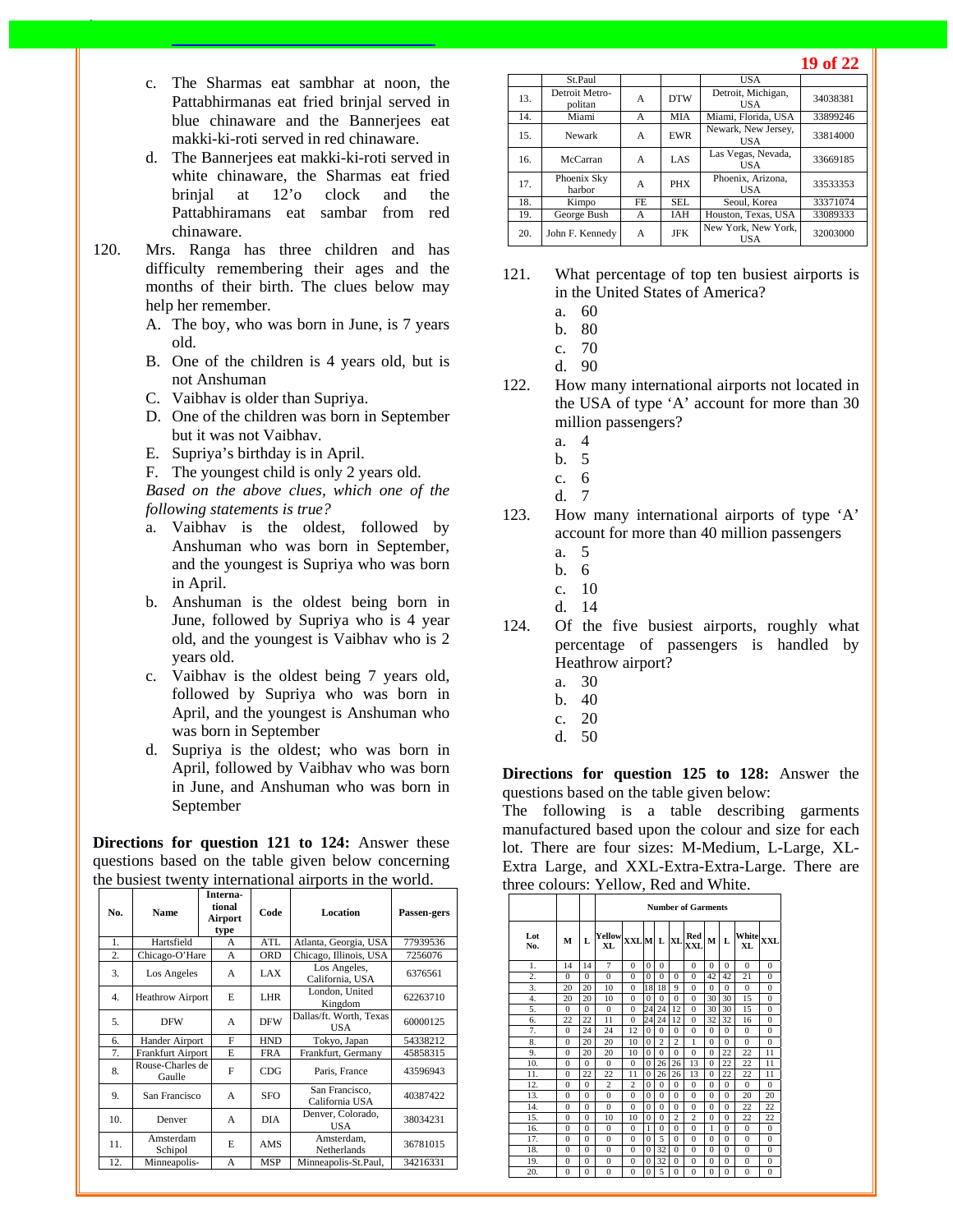| 21.         | $\Omega$ | 0        | 0            | 18       | 0              | 0        | 0            | 0        | 0              | 0        | 0        | $\bf{0}$ |
|-------------|----------|----------|--------------|----------|----------------|----------|--------------|----------|----------------|----------|----------|----------|
| 22.         | 0        | 0        | 0            | 0        | 0              | 0        | 0            | 26       | 0              | 0        | 0        | 0        |
| 23.         | $\Omega$ | 0        | $\mathbf{0}$ | 0        | 0              | $\theta$ | $\mathbf{0}$ | 0        | $\overline{0}$ | 0        | $\bf{0}$ | 22       |
| 24.         | $\Omega$ | 0        | 0            | 8        | 0              | 0        | $\bf{0}$     |          | 0              | $\theta$ | $\bf{0}$ | 0        |
| 25.         | $\Omega$ | 0        | $\mathbf{0}$ | 80       | 0              | $\theta$ | 0            | 0        | $\overline{0}$ | 0        | $\bf{0}$ | 12       |
| 26.         | $\Omega$ | 0        | $\mathbf{0}$ | 0        | 0              | $\theta$ | 0            | 0        | 0              | $\theta$ | $\Omega$ | 14       |
| 27.         | $\Omega$ | 0        | 0            | 8        | 0              | 0        | 0            | 20       | 0              | 0        | $\bf{0}$ | 12       |
| Pro-duction | 76       | 162      | 136          | 97       | 67             | 194      | 89           | 59       | 35             | 198      | 195      | 156      |
| Order       | 75       | 62       | 135          | 97       | 6 <sup>7</sup> | 195      | 89           | 59       | 35             | 197      | 195      | 155      |
| Surplus     |          | $\bf{0}$ |              | $\theta$ | $\Omega$       | $\theta$ | $\bf{0}$     | $\Omega$ | $\overline{0}$ |          | 0        |          |

- 125. How many varieties of fabric, which exceed the order, have been produced?
	- a. 3
	- b. 4
	- c. 5
	- d. 5
- 126. How many lots are used to produce extraextra-large fabrics?
	- a. 15
	- b. 16
	- c. 17
	- d. 18
- 127. How many lots are used to produce Extra-Extra-Large Yellow or Extra-Extra-Large White fabrics?
	- a. 8
	- b. 9
	- c. 10
	- d. 15
- 128. How many lots are used to produce Yellow coloured fabrics?
	- a. 10
	- b. 11
	- c. 12
	- d. 14

**Directions for question 129 to 131:** Answer these questions based on the pipeline diagram below.

The following sketch shows the pipelines carrying material form one location to another, Each location has a demand for material The demand at Vaishali is 400 at Mathura is 400, at Jhampur is 700 and at Vidisha is 200. Each arrow indicates the direction of material flow through the pipeline. The flow from Vaishali to Mathura is 300; the quantity of material flow is such that the demands at all these locations are exactly met. The capacity of each pipeline is 1000.



- 129. What is the free capacity available in the Avanti-Vidihsa Pipeline?
	- a. 300
	- b. 200
	- c. 100
	- d. 0
- 130. What is the free capacity available from Avanti to Vaishali?
	- a. 0
- b. 100
- c. 200
- d. 300
- 131. The quantity moved from Avanti to Vidisha is
	- a. 200
	- b. 800
	- c. 700
	- d. 1000

**Directions for questions 132 to 134:** The questions based on the pie charts given below:

Chart 1 shows the distribution of twelve million tonnes of crude oil transport through different modes over a specific period of time. Chart 2 shows the distribution of the cost of transporting this crude oil. The total cost was Rs. 30 million. Diagram



- 132. If the cost per tonne of transport by ship, air and road are represented by P, Q and R respectively, which of the following is true?
	- a. R>Q>P
	- b. P>R>Q
	- c.  $P > Q > R$
	- d. R>P>Q
- 133. The cost in rupees per tonne of oil moved by rails and happens to be roughly
	- a. 3
	- b. 1.5
	- c. 4.5
	- d. 8
- 134. From the charts given, it appears that the cheapest mode of transport is:
	- a. Road
	- b. Rail
	- c. Pipeline
	- d. Ship

**DIRECTIONS for questions 135 to 141:** Each item is followed by two statements, A and B, Answer each question using the following instructions.

- Choose 1 if the question can be answered by one of the statements alone and not by the other.
- Choose 2 if the question can be answered by using either statement alone.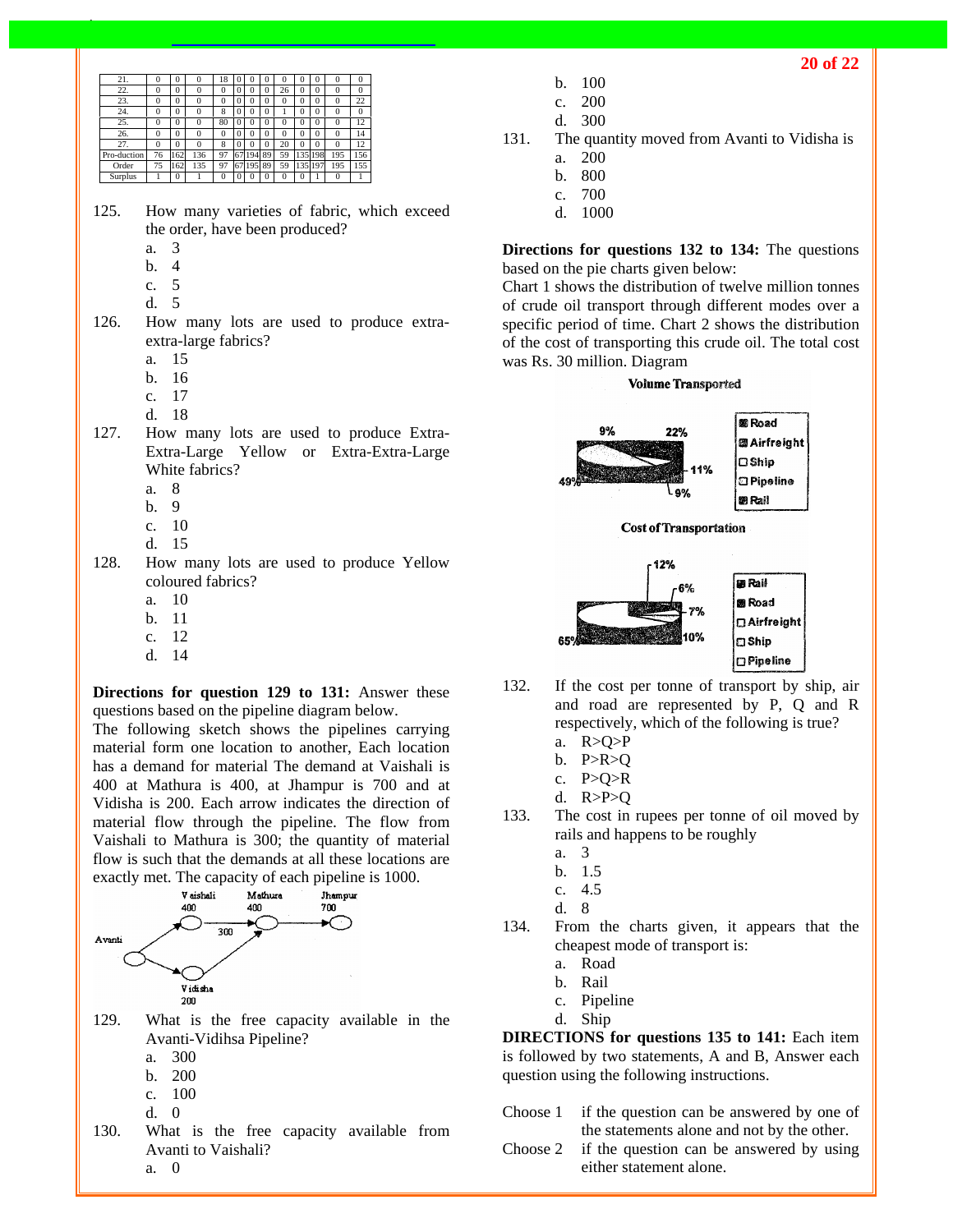- Choose 3 if the question can be answered by using both the statements together, but cannot be answered by using either statement alone.
- Choose 4 if the question cannot be answered even by using both statements together.
- 135. Two friends, Ram and Gopal, bought apples from a wholesale dealer. How many apples did they buy?
	- A. Ram bought one-half the number of apples that Gopal bought.
	- B. The wholesale dealer had a stock of 500 apples.
	- a. if the question can be answered by one of the statements alone and not by the other.
	- b. if the question can be answered by using either statement alone.
	- c. if the question can be answered by using both the statements together, but cannot be answered by using either statement alone.
	- d. if the question cannot be answered even by using both statements together.
- 136. Is country  $X$ 's GDP higher than country  $Y$ 's **GDP** 
	- A. GDPs of the countries X and Y have grown over the past five years at compounded annual rate of 5% and 6% respectively.
	- B. Five years ago, GDP of country X was higher than that of country Y.
	- a. if the question can be answered by one of the statements alone and not by the other.
	- b. if the question can be answered by using either statement alone.
	- c. if the question can be answered by using both the statements together, but cannot be answered by using either statement alone.
	- d. if the question cannot be answered even by using both statements together.
- 137. What is the value of X?
	- A. X and Y are unequal even integers, less than 10, and X/Y is an odd integer.
	- B. X and Y are even integers, each less than 10, and product of X and Y is 12
	- a. if the question can be answered by one of the statements alone and not by the other.
	- b. if the question can be answered by using either statement alone.
	- c. if the question can be answered by using both the statements together, but cannot be answered by using either statement alone.
	- d. if the question cannot be answered even by using both statements together.
- 138. On a given day a boat ferried 1500 passengers across the river in twelve hours. How many round trips did it make?
	- A. The boat can carry two hundred passengers at any time.
- B. It takes 40 minutes each way and 20 minutes of waiting time at each terminal.
- a. if the question can be answered by one of the statements alone and not by the other.
- b. if the question can be answered by using either statement alone.
- c. if the question can be answered by using both the statements together, but cannot be answered by using either statement alone.
- d. if the question cannot be answered even by using both statements together.
- 139. What will be the time for downloading software?
	- A. Transfer rate is 6 Kilobytes per second.
	- B. The size of the software is 4.5 megabytes.
	- a. if the question can be answered by one of the statements alone and not by the other.
	- b. if the question can be answered by using either statement alone.
	- c. if the question can be answered by using both the statements together, but cannot be answered by using either statement alone.
	- d. if the question cannot be answered even by using both statements together.
- 140. A square is inscribed in a circle. What is the difference between the area of the circle and that of the square?
	- A. The diameter of the circle is 25/2 cm
	- B. The side of the square is 25 cm.
	- a. if the question can be answered by one of the statements alone and not by the other.
	- b. if the question can be answered by using either statement alone.
	- c. if the question can be answered by using both the statements together, but cannot be answered by using either statement alone.
	- d. if the question cannot be answered even by using both statements together.
- 141. What are the values of m and n?
	- A. n is an even integer, m is an odd integer, and m is greater than n.
	- B. Product of m and n is 30.
	- a. if the question can be answered by one of the statements alone and not by the other.
	- b. if the question can be answered by using either statement alone.
	- c. if the question can be answered by using both the statements together, but cannot be answered by using either statement alone.
	- d. if the question cannot be answered even by using both statements together.

**DIRECTIONS for questions 142 to 144:** Answer these questions based on the data given below.

# **21 of 22**